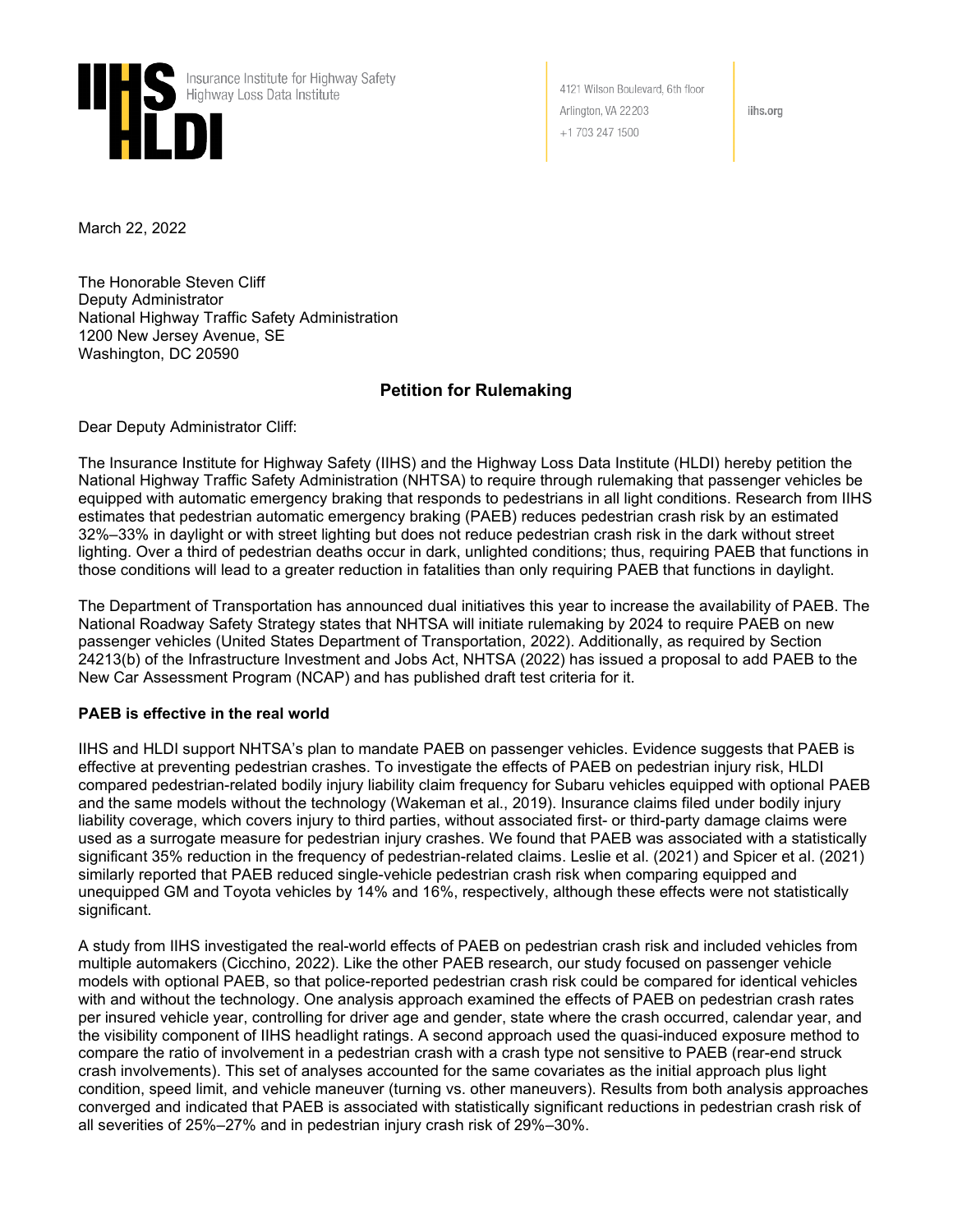Steven Cliff March 22, 2022 Page 2

#### **PAEB mandate should require good performance in the dark**

NHTSA's (2022) proposed procedure for evaluating PAEB in the upgrade to NCAP includes test conditions run in the dark. While IIHS and HLDI support adding nighttime testing to NCAP, we believe good performance in the dark should be mandated and not merely recommended through NCAP.

Pedestrian fatalities are a growing concern. According to the Fatality Analysis Reporting System (FARS), pedestrian deaths rose by 59% from 2009 to 2020, reaching 6,516 fatalities in 2020 and making up 17% of all crash deaths that year. NHTSA estimated that PAEB could potentially prevent up to 77% of fatal pedestrian crashes in two common crash scenarios during daylight or other lighted conditions (Yanagisawa et al., 2017). Yet a substantial proportion of pedestrian fatalities occur in the dark, when fatality risk is elevated. About 36% of fatal pedestrian crashes occurred under dark and unlighted conditions in 2020, compared with 14% of pedestrian crashes of all severities.

The IIHS study described above showed that today's systems generally don't perform well in the dark (Cicchino, 2022). While PAEB was associated with a 32% reduction in pedestrian crash risk in daylight and a 33% reduction in dark conditions with some lighting (e.g., lighted by streetlights or at dawn or dusk), there were no benefits from the technology in dark conditions without lighting. Effects of PAEB on crashes in which a pedestrian was seriously or fatally injured were inconsistent, with nonsignificant reductions in serious or fatal pedestrian crash risk of 3% and 21% reported using the two analysis methods. Benefits associated with PAEB in serious and fatal injury crashes were more robust when crashes that occurred in dark and unlighted conditions were removed from the analyses, resulting in more consistent reductions of 30%–33% (see Table 1).

| 19970 CONNOCHCC INCO VAIL                       |                             |                                                                          |  |
|-------------------------------------------------|-----------------------------|--------------------------------------------------------------------------|--|
| <b>Analysis method</b>                          | <b>All light conditions</b> | <b>Lighted conditions</b><br>(daylight, dawn, dusk,<br>dark and lighted) |  |
| Crash involvement rate per insured vehicle year | $-21\%$ ( $-43\%$ , $9\%$ ) | $-33\%$ ( $-55\%$ , 0%)                                                  |  |
| Quasi-induced exposure                          | $-3\%$ (- $-40\%$ , 56%)    | $-30\%$ ( $-60\%$ , 23%)                                                 |  |

#### **Table 1 Effects of PAEB on pedestrian fatal and serious injury crash involvement risk (95% confidence interval)**

This finding suggests that PAEB could have a larger impact on serious and fatal pedestrian injuries if it performed as well in the dark as it does in lighted conditions. A larger proportion of fatal pedestrian crashes than serious injury pedestrian crashes occurs in dark, unlighted conditions (36% of fatal crashes vs. 17% of serious injury crashes in 2020). This suggests that PAEB that performs well in the dark would go even further to reduce fatal crashes than to reduce the mix of serious injury and fatal crashes we examined.

IIHS further investigated nighttime PAEB performance with a series of tests conducted in the dark that are described in a recent press release (IIHS, 2022a) and summarized in Figure 1. Nine vehicles were run through the Institute's current daytime PAEB testing protocol (IIHS, 2022b) on a covered track in the dark with no overhead lighting. The three test scenarios included an adult crossing with an unobstructed view, a child crossing from behind parked cars, and an adult standing in the roadway facing away from traffic, simulating a pedestrian walking in a parallel path away from the vehicle. Crossing tests were run at 20 km/h and 40 km/h and the parallel scenario was run at 40 km/h and 60 km/h. Tests were conducted with high beams and low beams turned on. Test vehicles had a range of IIHS headlight ratings and PAEB sensing technologies (camera, radar, combined).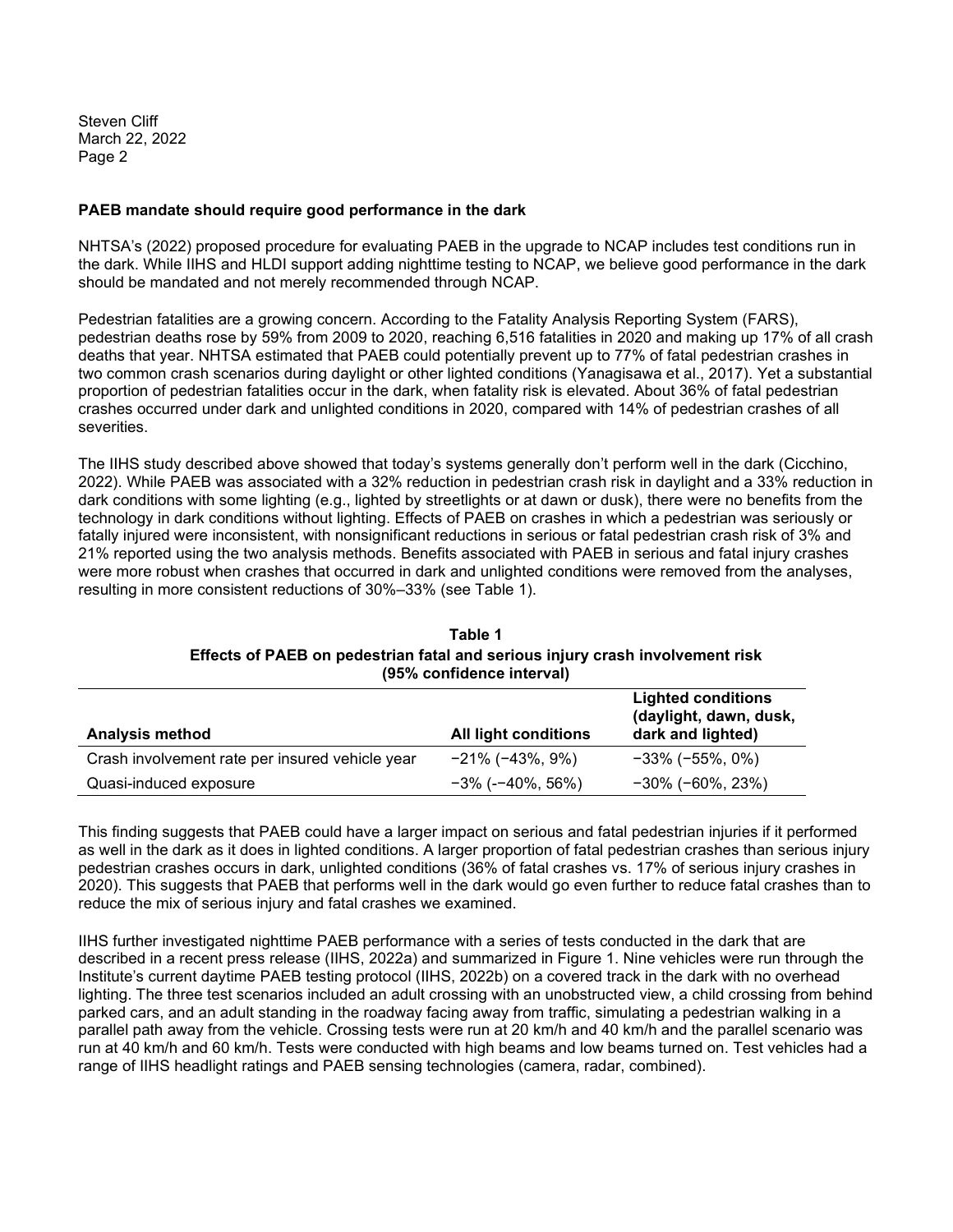Steven Cliff March 22, 2022 Page 3

Performance degraded for most vehicles in the dark relative to daylight performance, particularly when using low beams. However, the systems resulted in a wide range of speed reductions across vehicles in the nighttime test scenarios. The 2021 Toyota C-HR had significant speed reductions when tested at night, indicating that acceptable performance in the dark is possible using current technology. NHTSA (2022) reports similarly varied results in their own nighttime PAEB testing.





#### **Conclusion**

In summary, IIHS and HLDI support NHTSA's intention to mandate PAEB on passenger vehicles. Our research indicates that PAEB is reducing pedestrian crashes. However, IIHS research also suggests that while PAEB is reducing pedestrian crashes during lighted conditions, requiring PAEB that functions well under dark conditions would boost system effectiveness, especially in reducing pedestrian fatalities. IIHS and NHTSA testing demonstrate that good PAEB performance in the dark is possible. We urge NHTSA to follow through with mandating PAEB and to include a requirement for good nighttime performance in this rulemaking.

Sincerely,

Jessen Carti-

Jessica B. Cicchino **Matthew J. Moore** Matthew J. Moore Vice President, Research, IIHS Senior Vice President, HLDI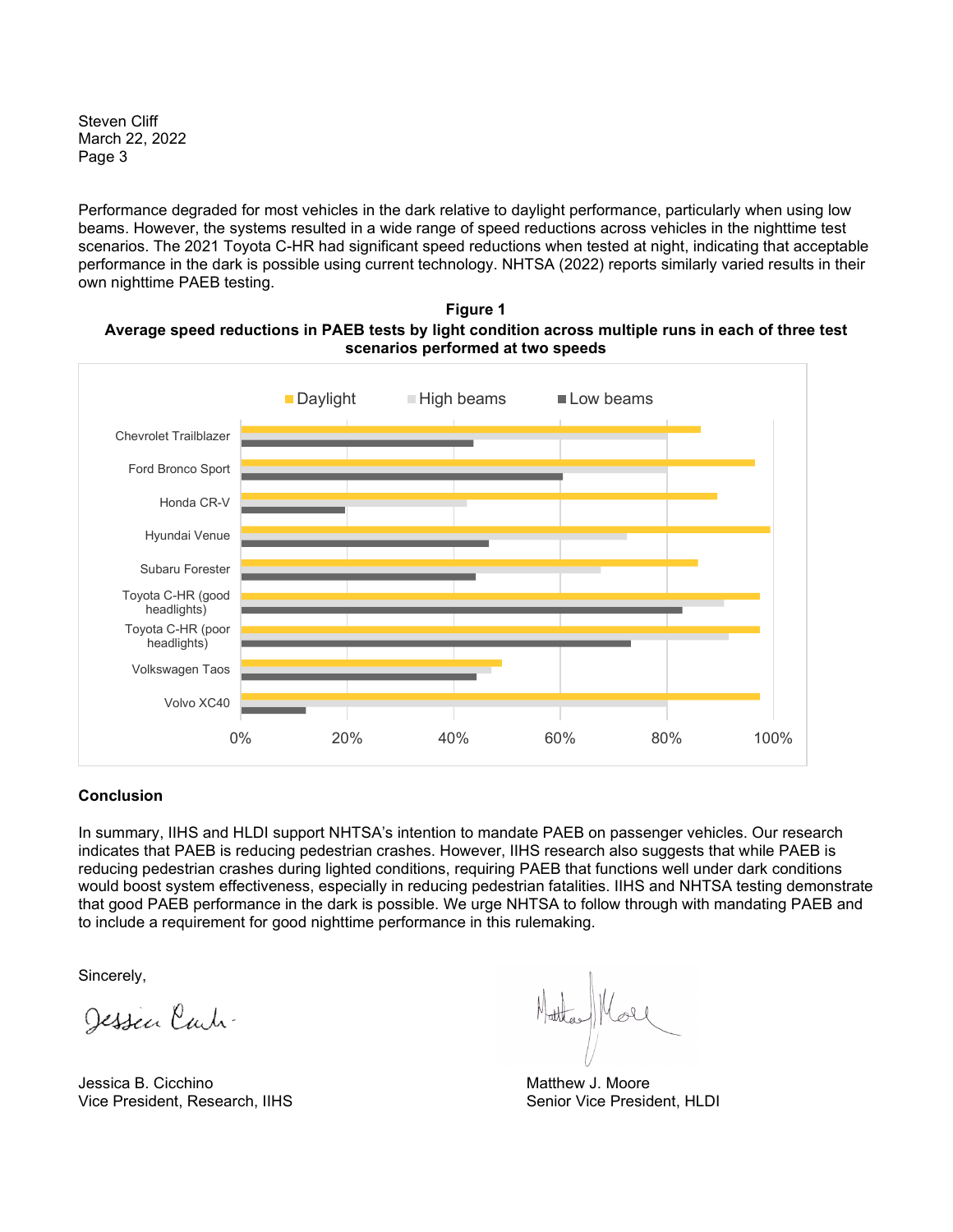Steven Cliff March 22, 2022 Page 4

#### **Attachment**

Cicchino, J. B. (2022). *Effects of automatic emergency braking systems on pedestrian crash risk.* Insurance Institute for Highway Safety.

#### **References**

Cicchino, J. B. (2022). *Effects of automatic emergency braking systems on pedestrian crash risk.* Insurance Institute for Highway Safety.

Insurance Institute for Highway Safety. (2022a). *Pedestrian crash avoidance systems reduce crash rates—but not in the dark*. https://www.iihs.org/news/detail/pedestrian-crash-avoidance-systems-cut-crashes--but-not-in-the-dark

Insurance Institute for Highway Safety. (2022b). *Pedestrian autonomous emergency braking test protocol (Version III, Draft)*. https://www.iihs.org/ratings/about-our-tests/test-protocols-and-technical-information/future-testprograms#fcp

Leslie, A. J., Kiefer, R. J., Meitzner, M. R., & Flannagan, C. A. (2021). Field effectiveness of General Motors advanced driver assistance and headlighting systems. *Accident Analysis & Prevention*, *159*, 106275. https://doi.org/10.1016/j.aap.2021.106275

National Highway Traffic Safety Administration. (March 9, 2022). New Car Assessment Program. Federal Register, Vol. 87(46), 13452–13521.

Spicer, R., Vahabaghaie, A., Murakhovsky, D., Bahouth, G., Drayer, B., & Lawrence, S. S. (2021). Effectiveness of advanced driver assistance systems in preventing system-relevant crashes. *SAE International Journal of Advances and Current Practices in Mobility*, *3*(4), 1697–1701. https://doi.org/10.4271/2021-01-0869

United States Department of Transportation. (2022). *National Roadway Safety Strategy*. https://www.transportation.gov/sites/dot.gov/files/2022-01/USDOT\_National\_Roadway\_Safety\_Strategy\_0.pdf

Wakeman, K., Moore, M., Zuby, D., & Hellinga, L. (2019). Effect of Subaru EyeSight on pedestrian-related bodily injury liability claim frequencies. *Proceedings of the 26th Enhanced Safety of Vehicles International Conference,* Eindhoven, Netherlands.

Yanagisawa, M., Swanson, E., Azeredo, P., & Najm, W. G. (2017). *Estimation of potential safety benefits for pedestrian crash avoidance/mitigation systems*. (DOT HS 812 400). National Highway Traffic Safety Administration.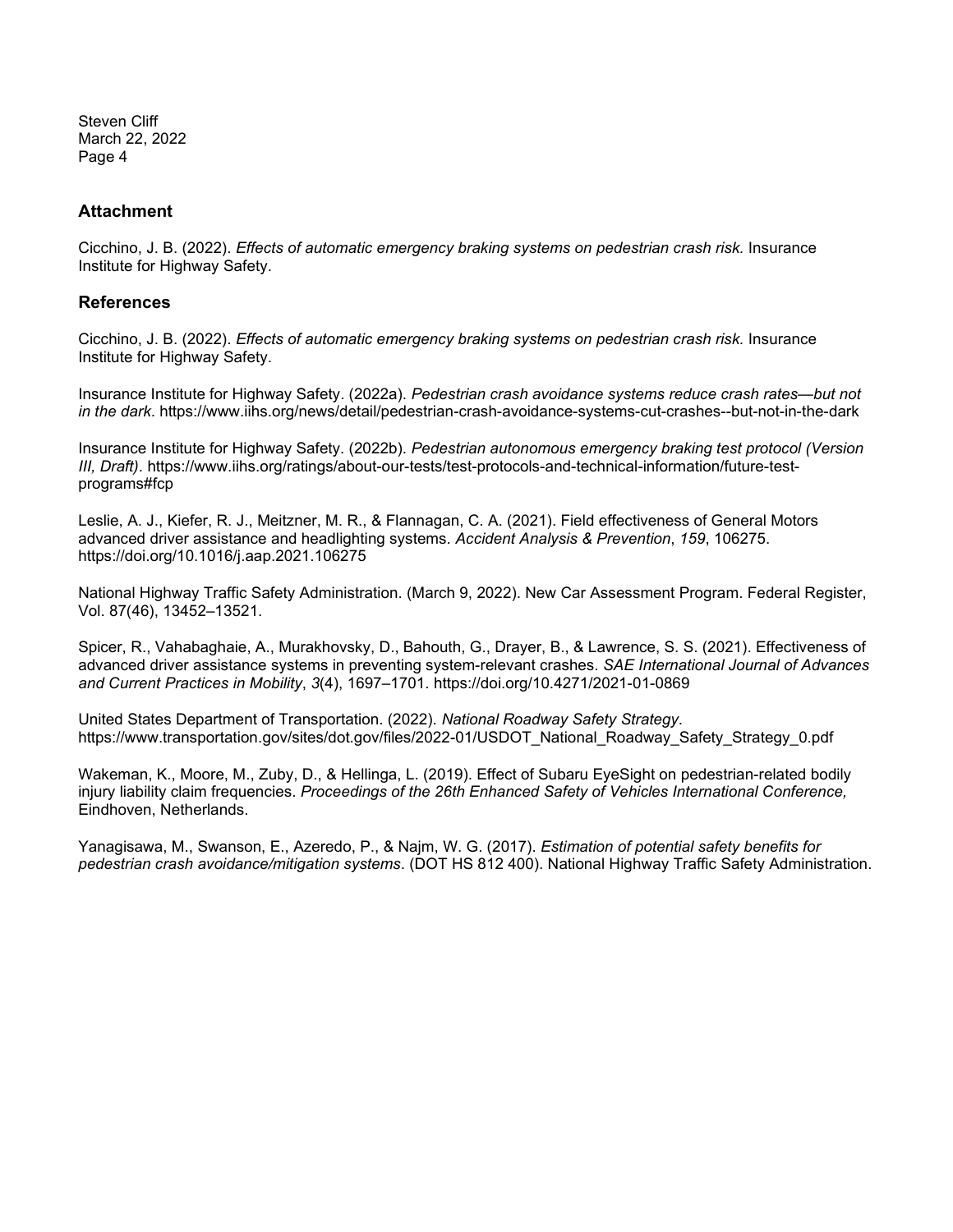# **Effects of automatic emergency braking systems on pedestrian crash risk**

**February 2022** 

**Jessica B. Cicchino**

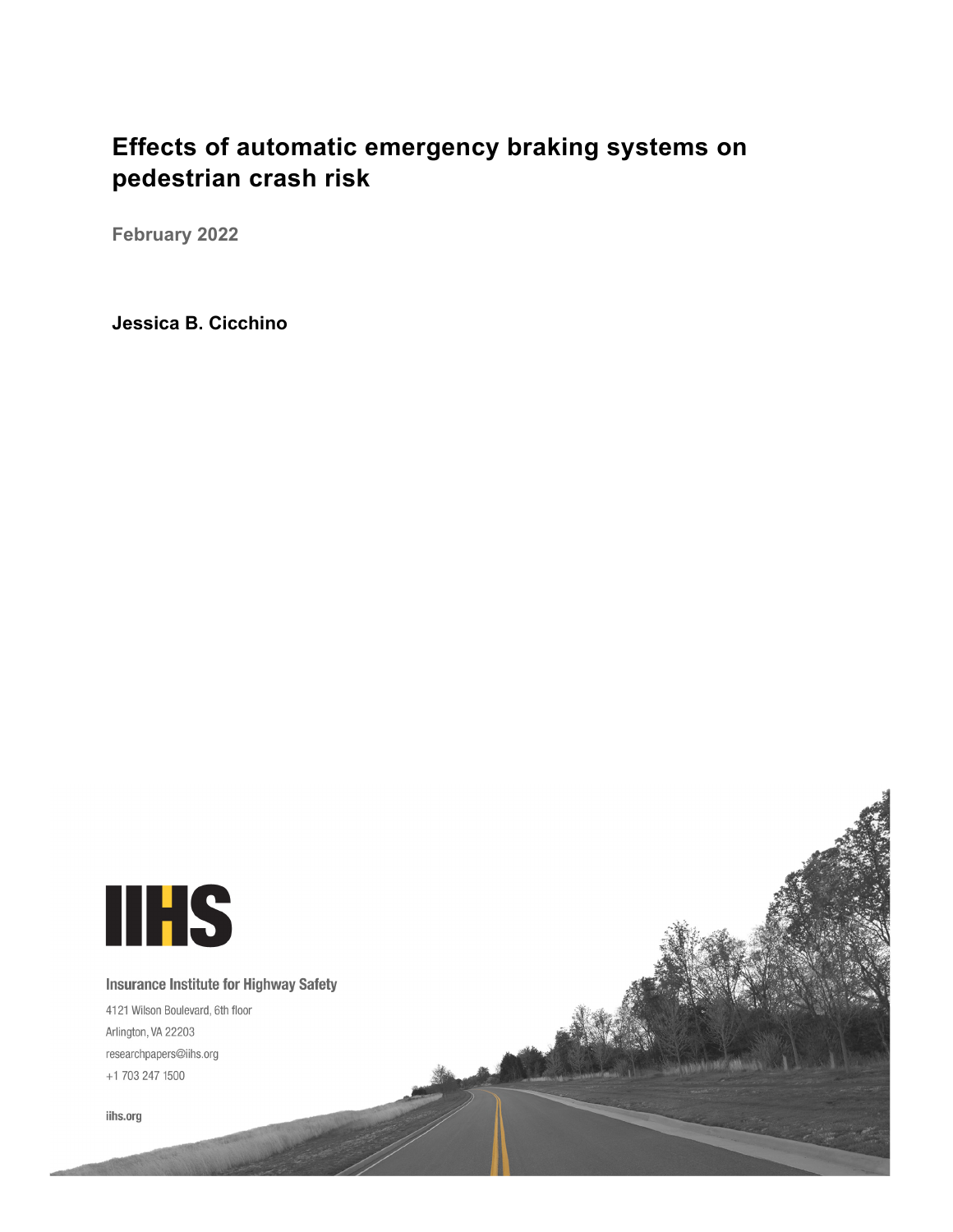## **Contents**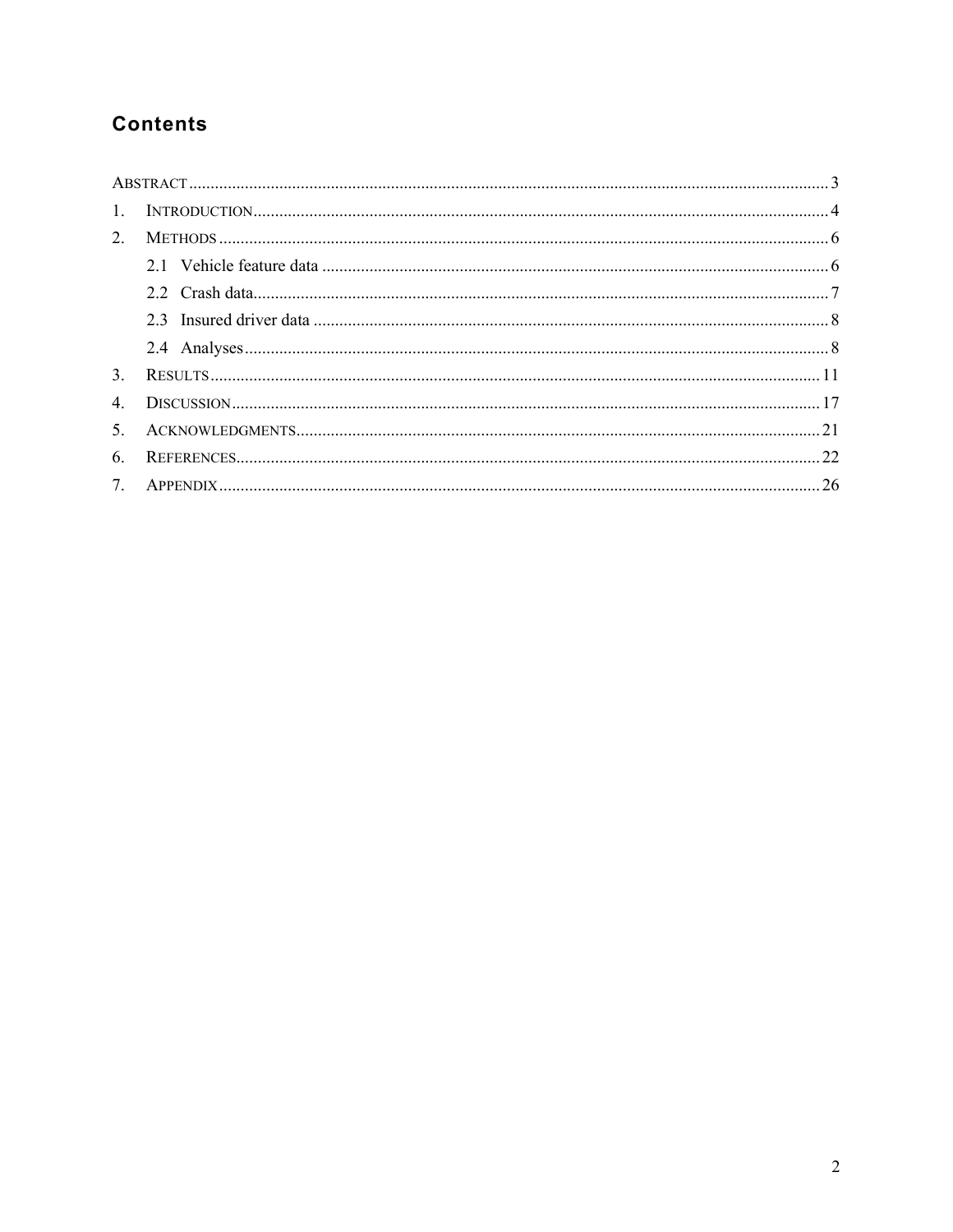#### <span id="page-6-0"></span>**ABSTRACT**

**Objective:** Automatic emergency braking (AEB) that detects pedestrians has great potential to reduce pedestrian crashes. The objective of this study was to examine its effects on real-world policereported crashes.

**Methods:** Two methods were used to assess the effects of pedestrian-detecting AEB on pedestrian crash risk. Vehicles with and without the system were examined on models where it was an optional feature. Poisson regression was used to estimate the effects of AEB on pedestrian crash rates per insured vehicle year, and quasi-induced exposure using logistic regression compared involvement in pedestrian crashes to a system-irrelevant crash type.

**Results:** AEB with pedestrian detection was associated with significant reductions of 25%–27% in pedestrian crash risk and 29%–30% in pedestrian injury crash risk. However, there was not evidence that that the system was effective in dark conditions without street lighting, at speed limits of 50 mph or greater, or while the AEB-equipped vehicle was turning.

**Conclusions:** Pedestrian-detecting AEB is reducing pedestrian crashes, but its effectiveness could be even greater. For the system to make meaningful reductions in pedestrian fatalities, it is crucial for it to work well in dark and high-speed conditions. Other proven interventions to reduce pedestrian crashes under challenging circumstances, such as improved headlights and roadway-based countermeasures, should continue to be implemented in conjunction with use of AEB to prevent pedestrian crashes most effectively.

**Keywords:** pedestrian detection system; pedestrian AEB; pedestrian crash prevention; advanced driver assistance system; light condition; speed limit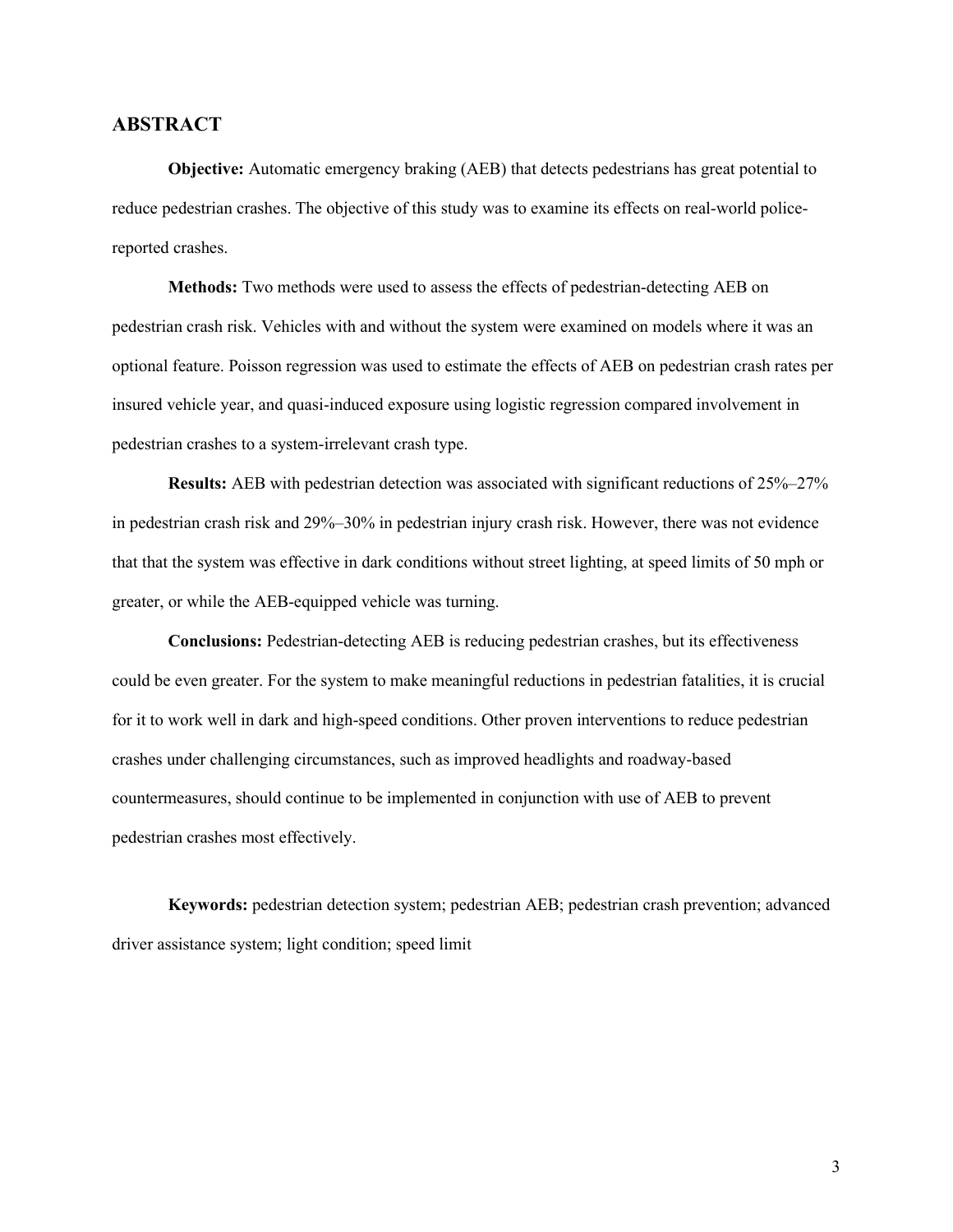#### <span id="page-7-0"></span>**1. INTRODUCTION**

Pedestrian deaths have risen alarmingly in the United States over the past decade. The 51% rise in pedestrian fatalities since 2009 resulted in 6,205 pedestrians losing their lives in 2019, making up 17% of all traffic fatalities. In that same year, approximately 76,000 additional pedestrians sustained nonfatal injuries in crashes with motor vehicles (Insurance Institute for Highway Safety [IIHS], 2021). Efforts to make travel safe have increasingly focused on preventing pedestrian crashes, injuries, and fatalities.

Pedestrian detection systems, which typically warn a driver when they are at risk of striking a pedestrian in front of their vehicle and apply the brakes if the driver does not respond, are a promising vehicle-based countermeasure for reducing pedestrian crashes. Some studies have predicted the potential of these systems by examining the proportion of pedestrian crashes that systems could possibly mitigate. Haus et al. (2019), for example, estimated automatic emergency braking (AEB) that detects pedestrians could potentially reduce U.S. pedestrian fatality risk by 84%–87% and serious injury risk by 83%–87% when optimally designed. Others have estimated a range of potential effects depending on assumptions regarding system specifications and crash scenarios addressed (Edwards et al., 2014; Hamdane et al., 2015; Jermakian & Zuby, 2011; Rosén et al., 2010; Yanagisawa et al., 2017).

Evaluations of the real-world effects of pedestrian detection systems are beginning to suggest they are delivering on this potential and reducing crashes. However, thus far studies have been limited to individual automakers and have not always reported robust effects. Wakeman et al. (2019) investigated the effects of Subaru's AEB system with pedestrian detection on rates of crashes where an insurance claim was filed to cover injury to a third party but no accompanying third-party vehicle damage claim was filed, which often signifies a pedestrian crash. Subaru's system was associated with a significant 35% reduction in U.S. pedestrian-related claim rates. Isaksson-Hellman and Lindman (2019) reported that carto-pedestrian insurance claim rates were 21% lower among Volvos with AEB that detects pedestrians than those without in Sweden, but the number of crashes included was small and confidence intervals were wide. American studies of Toyota (Spicer, Vahabaghaie, Murakhovsky, Bahouth, et al., 2021) and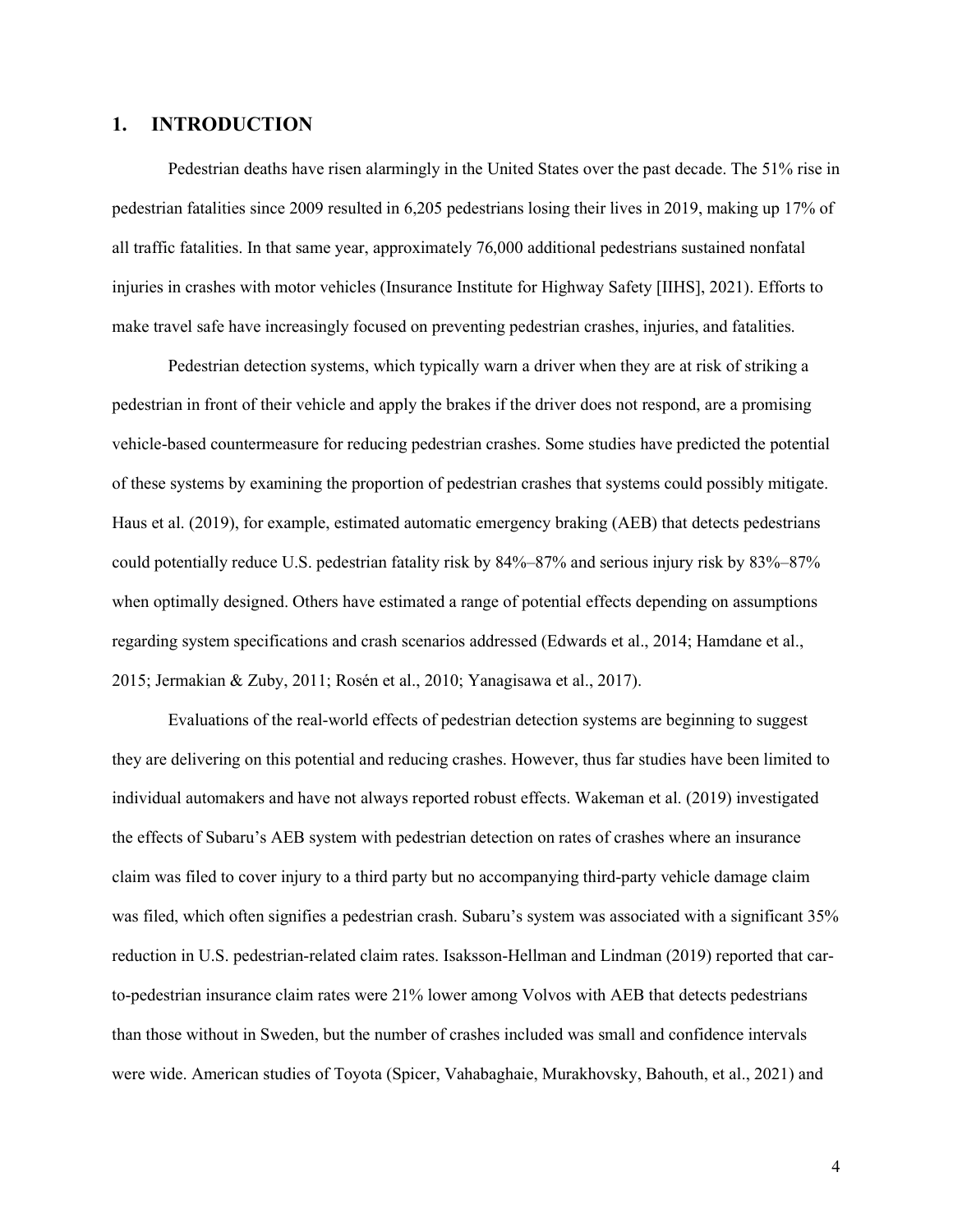General Motors (Leslie et al., 2021) vehicles also found that pedestrian crash prevention systems were associated with reductions in pedestrian crash risk, although effects were not statistically significant.

For pedestrian detection systems to successfully prevent pedestrian fatalities, they need to work under the conditions where deaths commonly occur. Low light and high speed are key risk factors in pedestrian deaths (Kim et al., 2010; Sullivan & Flannagan, 2002; Tefft, 2013). Less than half of all U.S. pedestrian crashes in 2019 occurred in the dark, but more than three quarters of pedestrian fatalities were under dark conditions with 35% of deaths occurring in the dark without overhead street lighting. Similarly, 22% of all pedestrian crashes in 2019 with known speed limits occurred on roads with speed limits of 40–45 mph and 10% at 50 mph or greater, but over 60% of deaths were at speed limits of 40 mph or greater (IIHS, 2021). These conditions also represent where the largest increases in fatalities have occurred since reaching their low point in 2009. Hu and Cicchino (2018) reported that from 2009 to 2016, pedestrian fatalities increased by 20% in daylight and by 56% in the dark, and increases were also larger on higher speed arterial roads (67%) and on interstates and freeways (49%) than on lower-speed collectors and local roads (9%). Yet, tests of pedestrian AEB systems have demonstrated that they can struggle to perform well in the dark (American Automobile Association [AAA], 2019; IIHS, 2022), and owner manuals often note that systems are not designed to activate at higher speeds. Testing has also shown difficulty with other common but less deadly pedestrian crash scenarios, such as when a vehicle is turning (AAA, 2019).

The goal of this study was to examine the effects of AEB systems with pedestrian detection on pedestrian crashes while including a larger range of vehicle models than previous work. A second objective was to investigate pedestrian AEB crash effects by light condition, speed limit, and the driver's maneuver prior to the crash (turning vs. not), to assess real-world performance under conditions that systems have struggled with in testing or that are strongly associated with fatality risk. These estimates could be used to establish the effects of current implementations of pedestrian-detecting AEB more robustly and also identify opportunities for improvement.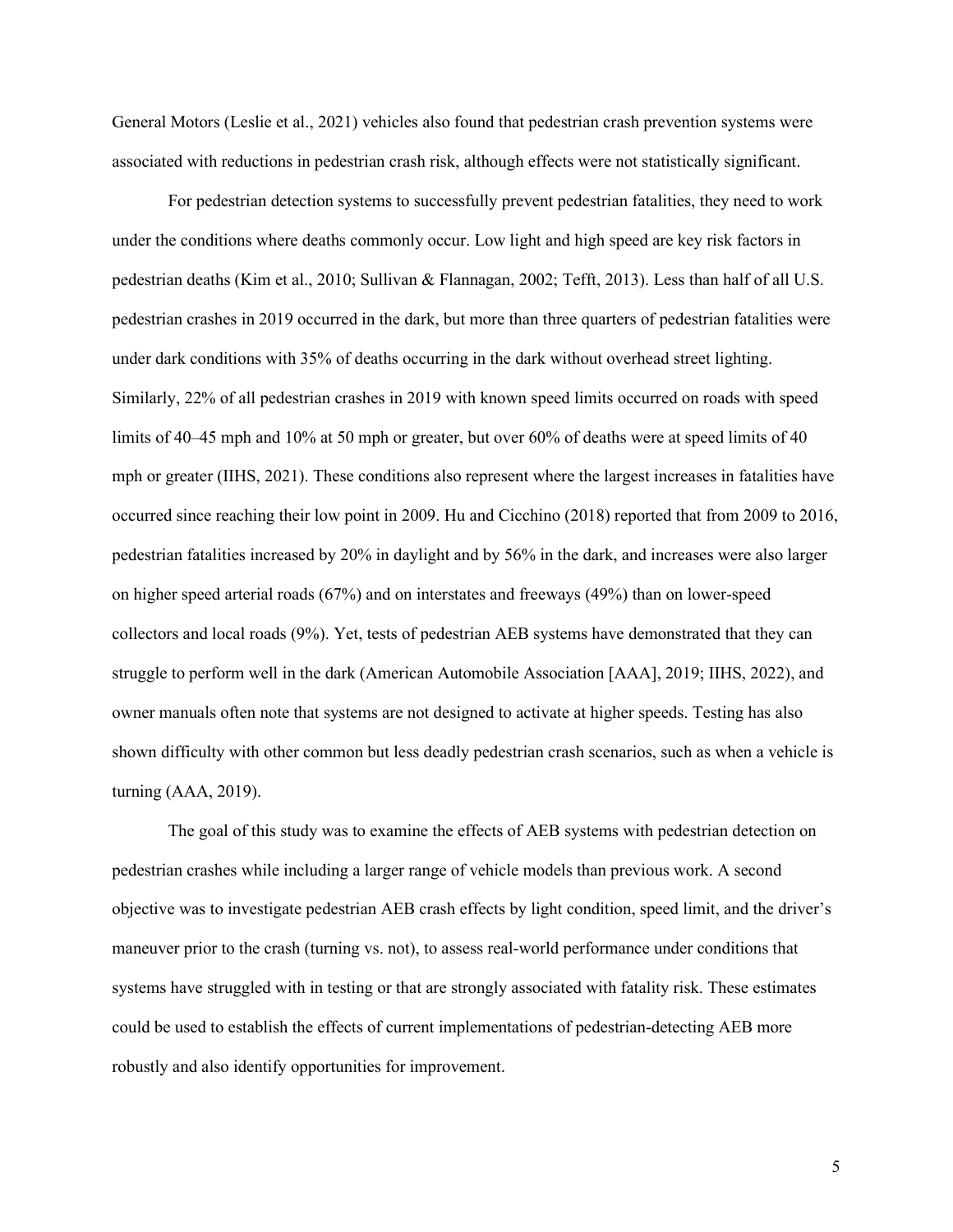#### <span id="page-9-0"></span>**2. METHODS**

The effects of AEB with pedestrian detection on pedestrian crashes were investigated using two methodologies. Effects on pedestrian crash rates per insured vehicle year were examined using Poisson regression while controlling for driver and vehicle risk factors. Quasi-induced exposure, where involvement in system-relevant crashes is compared with involvement in crashes unaffected by the system of interest as an exposure measure, is another method that has been used to study the effects of crash avoidance systems (e.g., Fildes et al., 2015; Keall et al., 2017; Leslie et al., 2021). While previous analyses of crash avoidance system effects from IIHS have examined rates of relevant crashes per insured vehicle year (e.g., Cicchino, 2017), the quasi-induced exposure method was introduced in the current study because it could better account for exposure to characteristics important to pedestrian crashes (light condition, speed limit, vehicle maneuver prior to the crash) that cannot be derived when using insured vehicle years as a measure of exposure. Quasi-induced exposure was used to evaluate the effects of AEB with pedestrian detection while accounting for driver, vehicle, and environmental risk factors, as well as to examine effects by crash characteristics. Additional analyses examined the effects of AEB on pedestrian injury severity among crashes that occur.

#### <span id="page-9-1"></span>**2.1 Vehicle feature data**

The Highway Loss Data Institute (HLDI) collected data on the presence of AEB with pedestrian detection by make, series, model year, and trim for model year 2017–2020 vehicles. Study vehicles included series where AEB was an optional feature, its presence or absence could be determined by trim, and trim was discernable by the Vehicle Information Number (VIN). Additional vehicle feature data came from Nissan, who provided information on the presence of pedestrian crash prevention linked to unique VINs on the model year 2017–2018 Rogue. The population of study vehicles consisted of 79 make/series/model year combinations from Acura, Buick, Cadillac, Chevrolet, GMC, Honda, Hyundai, Kia, Mazda, Mitsubishi, Nissan, and Subaru (Table A1, Appendix).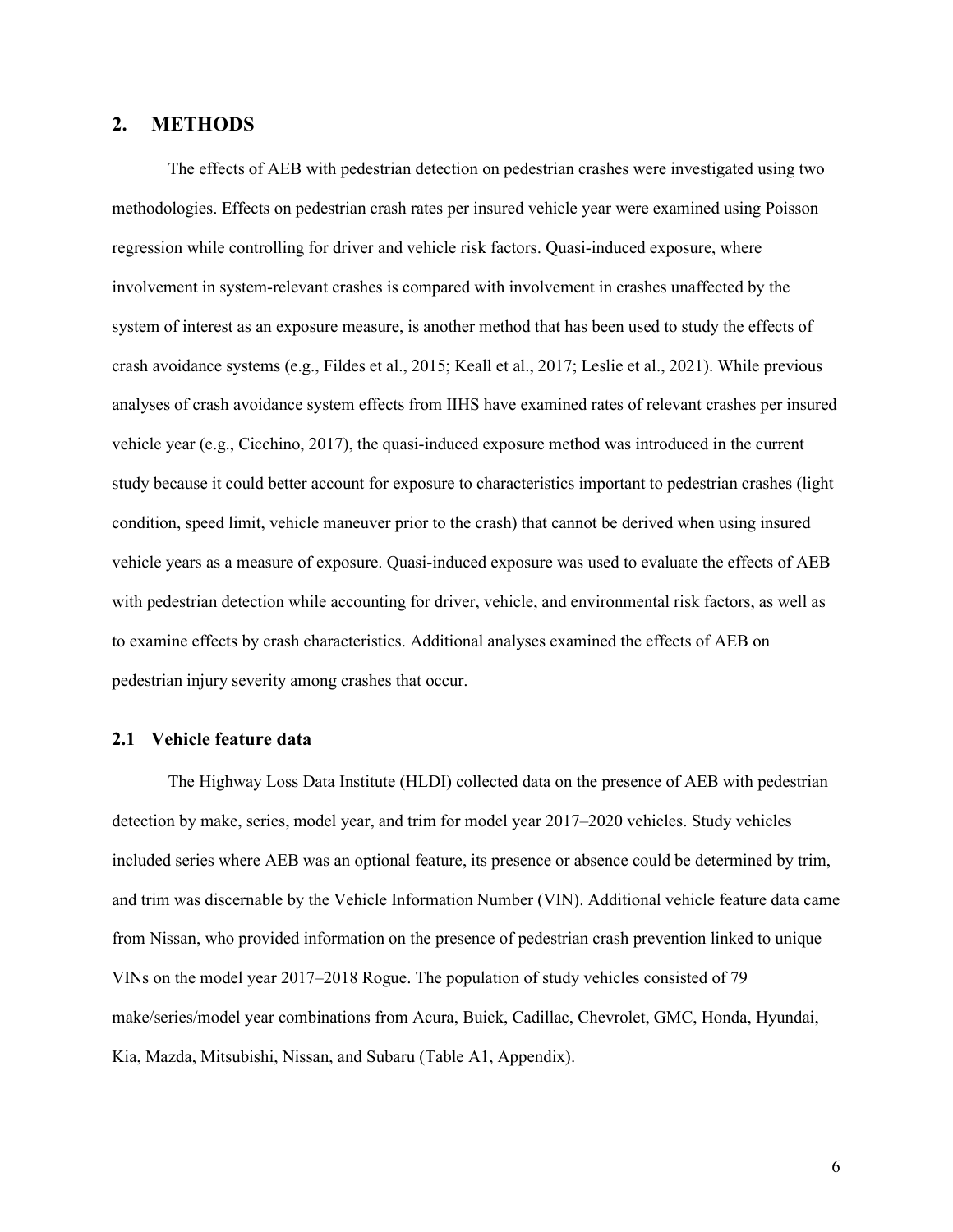IIHS headlight ratings were used as a covariate in the analyses. Headlights are rated good, acceptable, marginal, or poor based on measurements of the visibility illuminance of high and low beams on a straightaway and four curved approaches, with penalties for excessive glare. Vehicles can receive extra credit if they have high beam assist, which automatically switches between high and low beams in the dark based on the presence of other vehicles, if the high beams provide more visibility than the low beams on one or more approach. Because excess glare would not be thought to increase pedestrian crash risk, headlight ratings were adjusted to include only the visibility and high beam assist components and exclude the glare component. Brumbelow (2021) demonstrated that these components of the IIHS headlight ratings are associated with a reduction in nighttime pedestrian crash rates. Headlight ratings were linked to vehicles by make, series, model year, and trim. If more than one headlight type was available on a trim, the worst rating was used.

#### <span id="page-10-0"></span>**2.2 Crash data**

Police-reported crash databases were obtained from 18 states during 2017–2020 that included full or partial VINs so that study vehicles could be identified. The involvement of pedestrians, maximum injury severity to a pedestrian in the crash, driver age, driver gender, light condition, speed limit, vehicle maneuver prior to the crash, and vehicle point of impact were derived from the state data sets and coded into a common format. Pedestrian crash involvements where the vehicle was backing were excluded from analyses. Variables for speed limit, vehicle maneuver, or point of impact were unavailable in six states for all or some years (Table 1), and data from state/year combinations without these variables were excluded in analyses where the variables were used.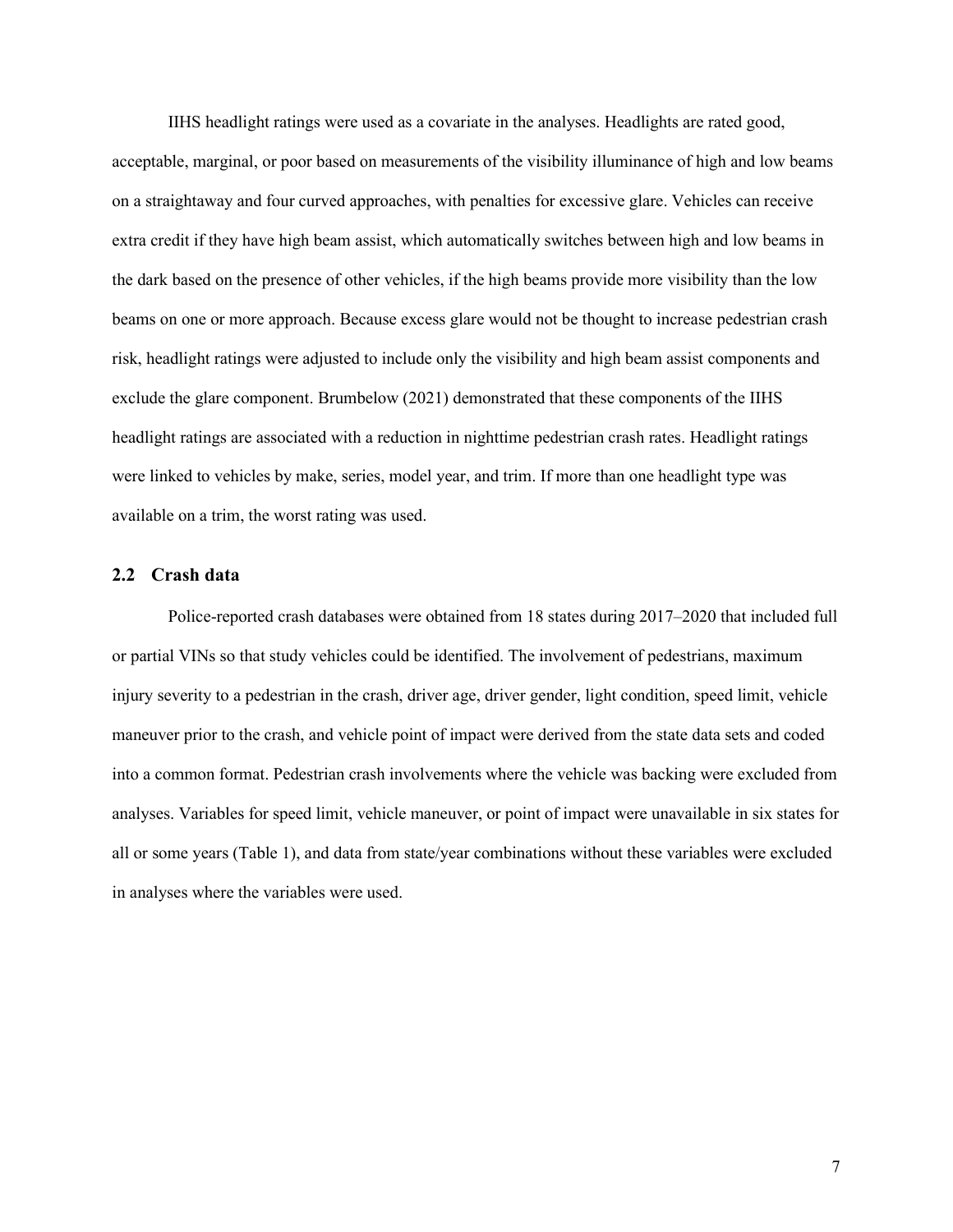| available | State and years | Speed limit    | Vehicle maneuver<br>(turning) | Vehicle point of<br>impact |
|-----------|-----------------|----------------|-------------------------------|----------------------------|
| <b>CT</b> | 2017-2020       |                | X                             | X                          |
| FL        | 2017-2019       | X              | X                             | X                          |
| <b>GA</b> | 2017-2020       | $\mathbf X$    | $\mathbf X$                   | X                          |
| IL        | 2017-2020       |                | X                             | X                          |
| LA        | 2017-2019       | X              | X                             | X                          |
| MD        | 2017-2020       | $\mathbf X$    | X                             | X                          |
| МI        | 2017-2020       | $\mathbf X$    | X                             | X                          |
| MN        | 2017-2019       | X              | X                             | X                          |
| MO        | 2017-2019       | $\mathbf X$    | X                             | X                          |
| NC        | 2017-2019       | $\mathbf X$    | X                             | X                          |
| NY.       | 2017-2019       |                | X                             |                            |
| <b>OH</b> | 2017-2020       | X              | X                             | X                          |
| PA        | 2017-2020       | $\mathbf X$    | X                             | X                          |
| TN        | 2017-2019       | $\mathbf X$    | X                             | X                          |
| TX        | 2017-2020       | $\mathbf X$    |                               | X                          |
| UT        | 2017-2020       | 2017-2019 only | X                             | 2018 only                  |
| WA        | 2017-2019       | X              | X                             |                            |
| WI        | 2018-2019       | $\mathbf X$    | X                             | X                          |

**Table 1.** Police-reported crash data availability with variables for speed limit, vehicle maneuver, and vehicle point of impact by state and year

#### <span id="page-11-0"></span>**2.3 Insured driver data**

HLDI provided data on the number of days vehicles were insured. Crash rates using these data are expressed as crashes per insured vehicle year, where one insured vehicle year is the equivalent to two vehicles insured for six months each or a single vehicle insured for one year, etc. Insured driver data included the state, age, and gender of the rated driver on the insurance policy and were matched to the crash data by vehicle, state, calendar year, driver age group, and driver gender.

#### <span id="page-11-1"></span>**2.4 Analyses**

Poisson regression was used to evaluate the effects of AEB with pedestrian detection on pedestrian crash rates per insured vehicle year, with the log of insured vehicle years included as an offset term. Separate models were constructed for all pedestrian crashes, crashes where a pedestrian was injured, and crashes where a pedestrian sustained a serious or fatal injury (K or A on the KABCO scale). Models included covariates for state, calendar year, driver age group (< 25, 25–64, 65+, unknown), driver gender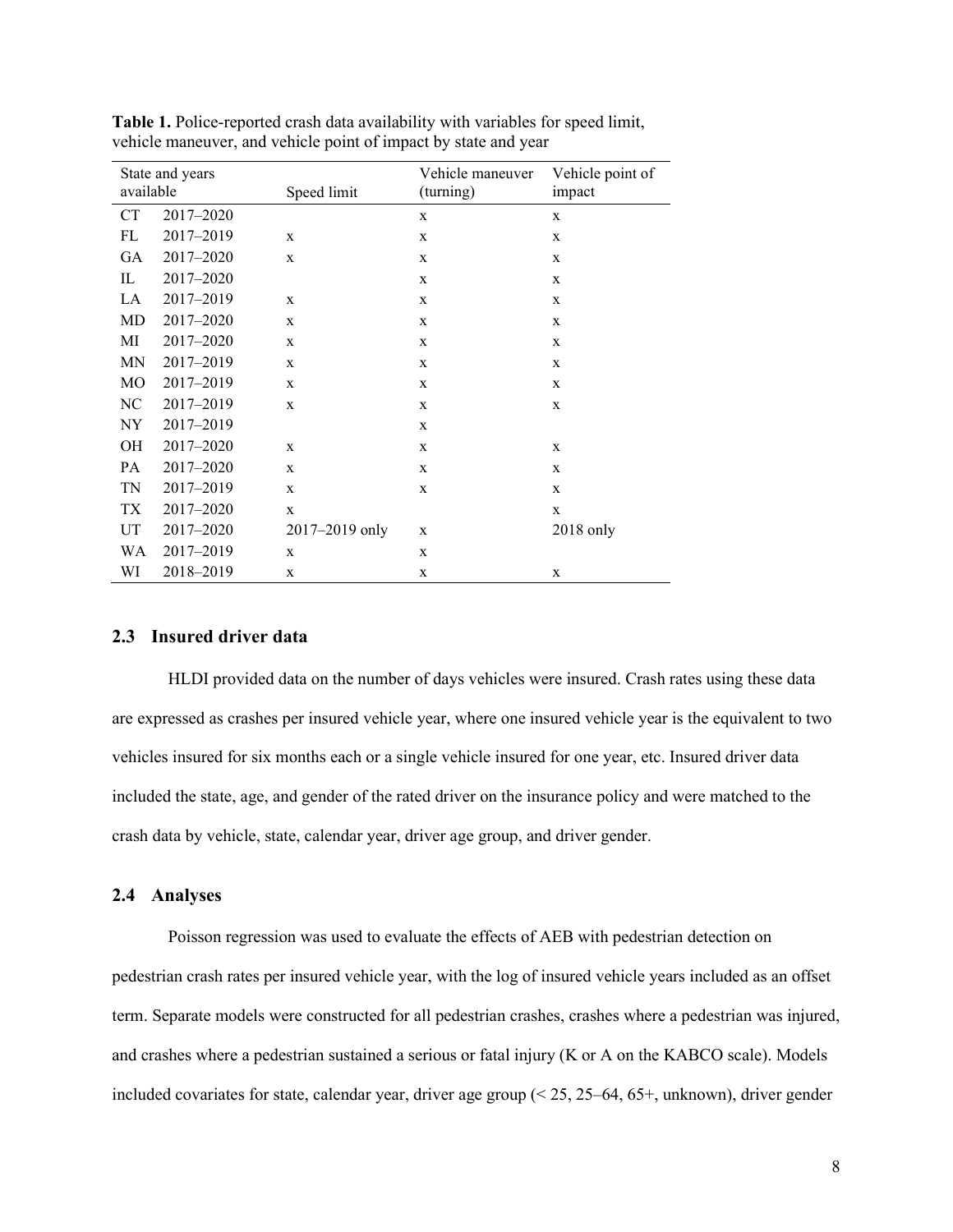(male, female, unknown), and IIHS headlight visibility rating (good, acceptable, marginal, poor). An additional covariate coded for the combination of vehicle make/model/model year, to prevent confounding of AEB effects with other design differences between vehicles. Scale parameters were estimated within the Poisson models to account for potential overdispersion.

Quasi-induced exposure analyses were performed with logistic regression. Crashes in which the target vehicle was struck in the rear in a rear-end crash were used as the nonsensitive crash type, and thus logistic regression analyses examined the effects of AEB with pedestrian detection on the odds that a crash involved a pedestrian as opposed to a rear-struck involvement. Three models were constructed for each level of pedestrian injury severity (all severities, any injury, serious/fatal injury). In addition to the covariates used in Poisson regression models, the quasi-induced exposure analyses introduced other covariates where exposure per insured vehicle year could not be calculated: light condition (daylight, dark and lighted/dawn/dusk, dark and not lighted), speed limit ( $\leq$  25 mph, 30–35 mph, 40–45 mph, 50+ mph), and vehicle maneuver prior to the crash (turning vs. not turning). Dark and lighted conditions refer to those where there is no natural light, but the area is illuminated by artificial overhead light. Crashes with dark and not lighted conditions have no overhead lighting present where the crash occurred. These analyses were limited to states with variables for speed limit, vehicle maneuver, and vehicle point of impact (to identify rear-end struck involvements).

Quasi-induced exposure was also used to investigate the effects of the system on pedestrian crashes by crash characteristics. Three separate logistic regression models were constructed to examine the effects of AEB by the crash characteristics of interest: light condition, speed limit, and vehicle maneuver. Each model included the same covariates as prior logistic regression models, plus interaction terms between the characteristic of interest and driver age, driver gender, state, calendar year, IIHS headlight rating, and the additional crash characteristic variables that were not the focus of the model among light condition, speed limit, and vehicle maneuver.

Interactions with driver age and gender were included to account for demographic differences in travel patterns that can affect crash circumstances. Older drivers are more likely to restrict their driving at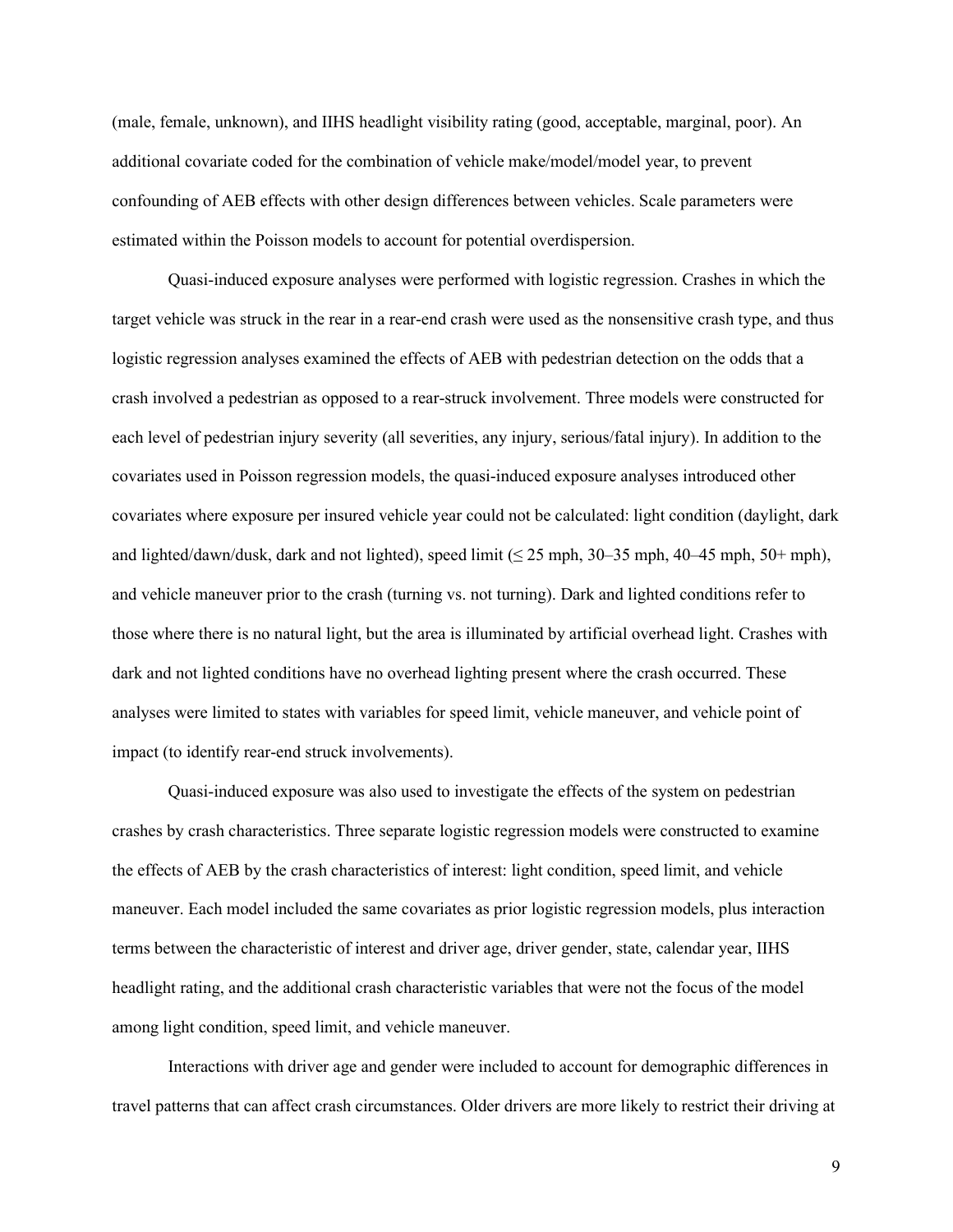night and on higher speed roads (Braitman & McCartt, 2008) and experience cognitive decline that results in over-involvement in turning crashes at intersections (Cicchino & McCartt, 2015), while younger and male drivers are more likely to crash at night (Massie et al., 1997; McCartt & Teoh, 2015). Because of differences in rurality and road type, the distribution of crashes by time of day, speed limit, and vehicle maneuver (due to density of intersections) vary by state. An interaction term with calendar year was included to control for the change in crash patterns seen in 2020 during the COVID-19 pandemic (Doucette et al., 2021; National Center for Statistics and Analysis, 2021). The interaction between the crash circumstance of interest and AEB was used to estimate the effects of AEB at each level of the characteristic and to compare differences in effects between levels.

An additional logistic regression model examined the effects of AEB on injury severity by examining the odds that a pedestrian crash resulted in a serious or fatal pedestrian injury, controlling for state, calendar year, driver age group, driver gender, IIHS headlight visibility ratings, make/model/model year, light condition, speed limit, and vehicle maneuver. This model excluded states without variables for speed limit or vehicle maneuver, but since rear-end struck involvements were not included as an exposure measure, it did not exclude states that were missing point of impact.

In all analyses, vehicle make/model/model year combinations involved in no pedestrian crashes of the severity examined were removed, as were vehicles involved in no crashes resulting in serious or fatal pedestrian injuries in models examining the odds of a serious/fatal injury in a pedestrian crash. Sparse levels of other covariates were combined in some analyses. Model parameters were exponentiated and interpreted as rate ratios (RRs) from Poisson regression models and odds ratios (ORs) from logistic regression models, and percent changes in these rates and odds associated with AEB were expressed by  $100(exp(x) - 1)$ , where x is the parameter estimate for AEB.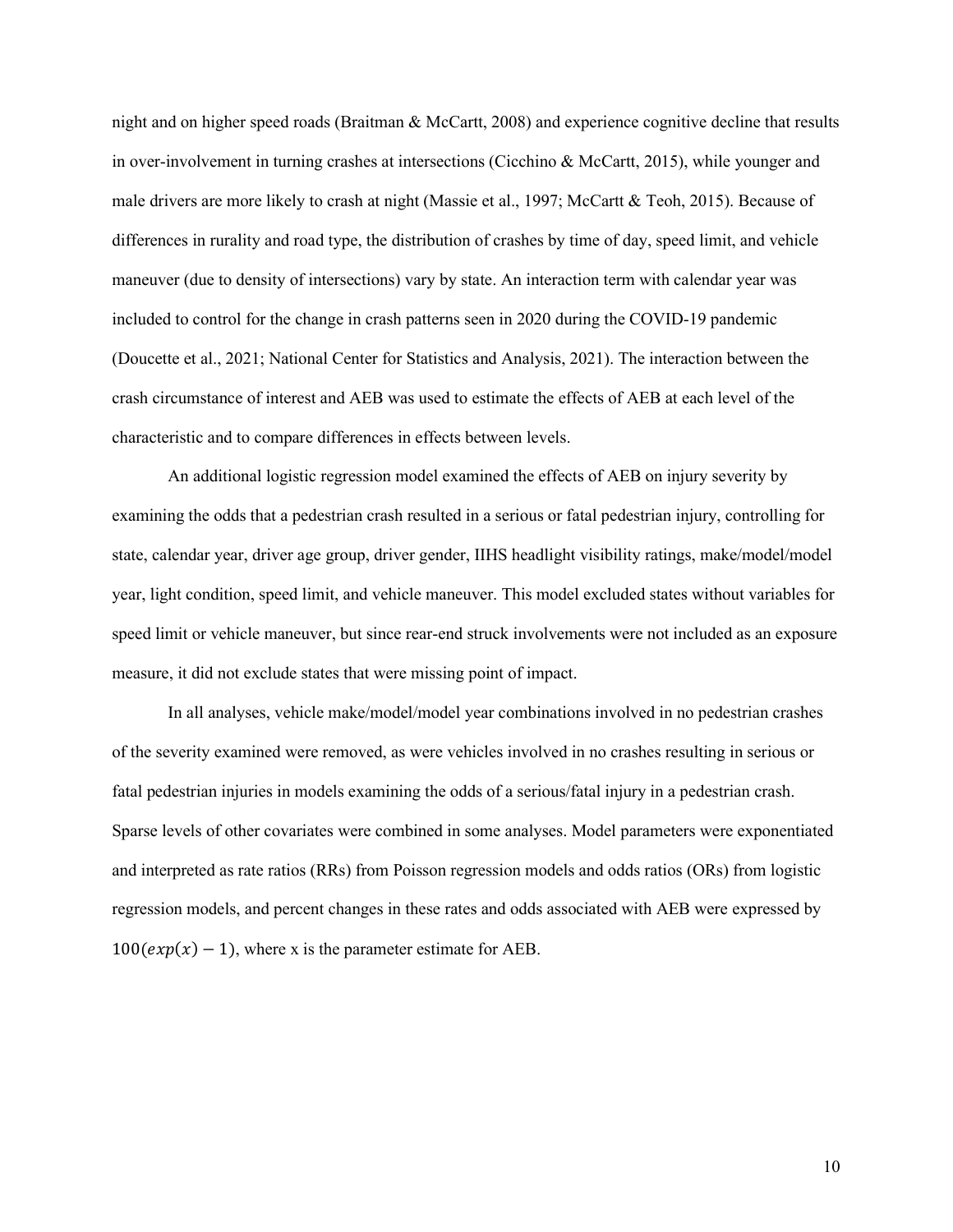### <span id="page-14-0"></span>**3. RESULTS**

There were 1,483 pedestrian crashes, 1,381 pedestrian injury crashes, and 266 pedestrian serious injury or fatal crashes involving study vehicles across the 18 states. Pedestrian crash rates per insured vehicle year were lower among vehicles with AEB than those without at each severity level, and this pattern held for most vehicle makes (Table 2).

| Make             | System       |                  | Pedestrian crashes  |                  | Pedestrian injury<br>crashes |                  | Pedestrian serious/fatal<br>injury crashes |
|------------------|--------------|------------------|---------------------|------------------|------------------------------|------------------|--------------------------------------------|
|                  |              | Crashes          | Rate<br>(x 100,000) | Crashes          | Rate<br>(x100,000)           | Crashes          | Rate<br>(x 100,000)                        |
| Acura            | AEB          | $\mathbf{1}$     | 10.5                | $\mathbf{1}$     | 10.5                         | $\boldsymbol{0}$ | 0.0                                        |
|                  | No AEB       | 7                | 25.7                | $\overline{7}$   | 25.7                         | $\overline{2}$   | 7.3                                        |
| <b>Buick</b>     | <b>AEB</b>   | $\boldsymbol{0}$ | $\boldsymbol{0}$    | $\boldsymbol{0}$ | $\boldsymbol{0}$             | $\boldsymbol{0}$ | $\boldsymbol{0}$                           |
|                  | No AEB       | 1                | 37.0                | $\mathbf{1}$     | 37.0                         | $\boldsymbol{0}$ | $\theta$                                   |
| Cadillac         | <b>AEB</b>   | 25               | 41.0                | 23               | 37.8                         | $\mathfrak{Z}$   | 4.9                                        |
|                  | No AEB       | $11\,$           | 26.6                | 11               | 26.6                         | $\overline{2}$   | 4.8                                        |
| Chevrolet Truck  | <b>AEB</b>   | $\mathbf{1}$     | 15.6                | $\mathbf{1}$     | 15.6                         | $\mathbf{1}$     | 15.6                                       |
|                  | No AEB       | 1                | 16.9                | $\mathbf{1}$     | 16.9                         | $\boldsymbol{0}$ | 0.0                                        |
| <b>GMC Truck</b> | <b>AEB</b>   | 1                | 6.4                 | $\theta$         | 0.0                          | $\boldsymbol{0}$ | 0.0                                        |
|                  | No AEB       | 17               | 41.9                | 16               | 39.5                         | $\overline{c}$   | 4.9                                        |
| Honda            | AEB          | 224              | 27.1                | 210              | 25.4                         | 39               | 4.9                                        |
|                  | No AEB       | 415              | 47.0                | 386              | 43.7                         | 62               | 7.1                                        |
| Hyundai          | <b>AEB</b>   | 7                | 45.3                | $\overline{7}$   | 45.3                         | $\mathfrak{Z}$   | 21.9                                       |
|                  | No AEB       | 34               | 55.9                | 29               | 47.7                         | 7                | 14.0                                       |
| Kia              | <b>AEB</b>   | 3                | 18.1                | $\mathfrak{Z}$   | 18.1                         | $\overline{2}$   | 15.8                                       |
|                  | No AEB       | 62               | 57.4                | 56               | 51.8                         | 17               | 16.2                                       |
| Mazda            | <b>AEB</b>   | $\mathbf{1}$     | 10.0                | $\boldsymbol{0}$ | $\boldsymbol{0}$             | $\boldsymbol{0}$ | $\boldsymbol{0}$                           |
|                  | No AEB       | 3                | 41.1                | 3                | 43.9                         | $\theta$         | $\mathbf{0}$                               |
| Mitsubishi       | <b>AEB</b>   | 1                | 109.1               | $\mathbf{1}$     | 109.1                        | $\boldsymbol{0}$ | 0.0                                        |
|                  | No AEB       | 5                | 99.3                | 5                | 99.3                         | $\mathbf{1}$     | 21.5                                       |
| Nissan           | <b>AEB</b>   | 36               | 54.5                | 32               | 48.4                         | 5                | 7.6                                        |
|                  | No AEB       | 250              | 61.5                | 233              | 57.3                         | 42               | 10.3                                       |
| Subaru           | <b>AEB</b>   | 154              | 17.9                | 140              | 16.2                         | 28               | 3.3                                        |
|                  | No AEB       | 223              | 25.2                | 215              | 24.3                         | 50               | 5.8                                        |
| All              | <b>AEB</b>   | 454              | 24.0                | 418              | 22.1                         | 81               | 4.4                                        |
|                  | No AEB       | 1,029            | 41.6                | 963              | 38.9                         | 185              | 7.7                                        |
|                  | <b>Total</b> | 1,483            | 34.0                | 1,381            | 31.7                         | 266              | 6.3                                        |

**Table 2.** Pedestrian crash rates, injury crash rates, and serious or fatal crash rates per insured vehicle year by make and equipment with AEB with pedestrian detection

*Note:* Because vehicle make/model/model year combinations were dropped from an analysis if they were involved in no pedestrian crashes of the severity examined, insured vehicle years vary slightly by injury severity.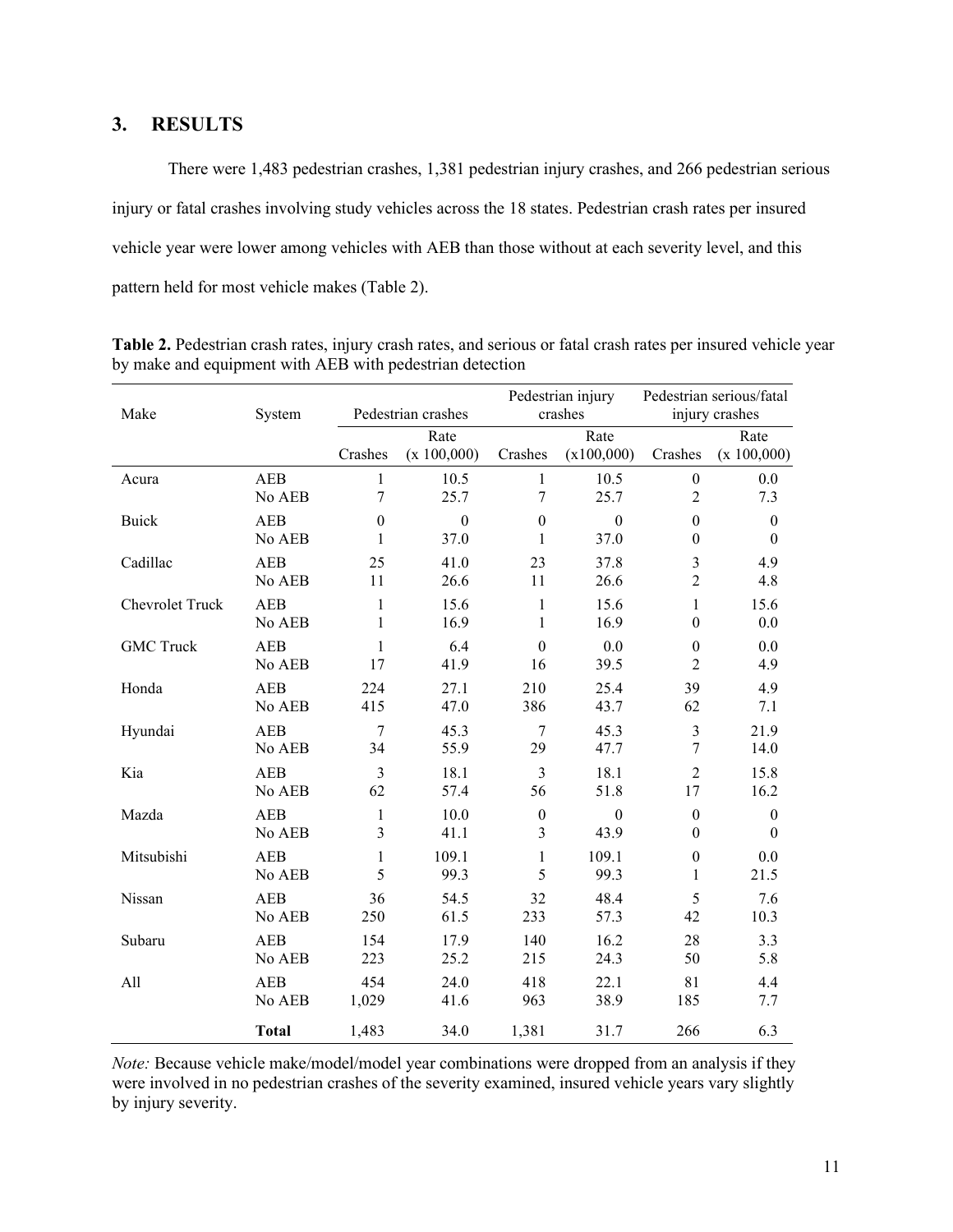Poisson regression model results for the effects of AEB with pedestrian detection on pedestrian crash rates per insured vehicle year are presented in Table 3. AEB was associated with reductions of 27% in pedestrian crash rates of all severities (RR, 0.73; 95% CI, 0.62–0.86, *p* = 0.0002), 30% in pedestrian injury crash rates (RR, 0.70; 95% CI, 0.60–0.83, *p* < 0.0001), and 21% in pedestrian serious/fatal injury crash rates (RR, 0.79; 95% CI, 0.57–1.09,  $p = 0.14$ ); reductions were significant for pedestrian crashes of all severities and injury crashes.

|                                                   | Rate ratio (95% confidence interval) |                                             |                                                                  |  |
|---------------------------------------------------|--------------------------------------|---------------------------------------------|------------------------------------------------------------------|--|
| Parameter                                         | Pedestrian<br>crashes<br>$(n=1,483)$ | Pedestrian injury<br>crashes<br>$(n=1,381)$ | Pedestrian<br>serious and fatal<br>injury crashes<br>$(n = 266)$ |  |
| AEB with pedestrian detection                     | 0.73(0.62, 0.86)                     | 0.70(0.60, 0.83)                            | 0.79(0.57, 1.09)                                                 |  |
| Male driver (vs. female)                          | 1.45(1.28, 1.64)                     | 1.46(1.29, 1.65)                            | 1.60(1.25, 2.03)                                                 |  |
| Unknown driver gender (vs. female)                | 0.81(0.51, 1.31)                     | 0.70(0.43, 1.14)                            | 0.60(0.20, 1.85)                                                 |  |
| Driver age $< 25$ (vs. 25–64)                     | 2.04(1.69, 2.47)                     | 2.06(1.70, 2.50)                            | 2.12(1.48, 3.05)                                                 |  |
| Driver age $65+$ (vs. 25–64)                      | 0.83(0.71, 0.99)                     | 0.87(0.74, 1.03)                            | 0.85(0.62, 1.18)                                                 |  |
| Driver age unknown (vs. $25-64$ )                 | 1.20(0.76, 1.90)                     | 1.24(0.77, 2.00)                            | 0.95(0.31, 2.85)                                                 |  |
| Good headlight visibility rating (vs. poor)       | 0.74(0.43, 1.28)                     | 0.80(0.46, 1.38)                            | 0.96(0.36, 2.55)                                                 |  |
| Acceptable headlight visibility rating (vs. poor) | 0.78(0.49, 1.26)                     | 0.80(0.50, 1.30)                            | 0.69(0.28, 1.72)                                                 |  |
| Marginal headlight visibility rating (vs. poor)   | 0.88(0.57, 1.34)                     | 0.87(0.56, 1.33)                            | 1.22(0.53, 2.80)                                                 |  |
| 2018 (vs. 2017)                                   | 0.91(0.73, 1.13)                     | 0.92(0.75, 1.14)                            | 1.04(0.66, 1.66)                                                 |  |
| 2019 (vs. 2017)                                   | 0.90(0.72, 1.11)                     | 0.91(0.73, 1.12)                            | 1.12(0.71, 1.76)                                                 |  |
| 2020 (vs. 2017)                                   | 0.66(0.51, 0.87)                     | 0.63(0.48, 0.83)                            | 0.88(0.51, 1.51)                                                 |  |

**Table 3.** Poisson regression model results of pedestrian crash rates per insured vehicle year, by severity

*Note:* Effects for state and make/model/model year combination are not shown.

Quasi-induced exposure analyses were limited to states with variables for speed limit, vehicle maneuver, and vehicle point of impact, so fewer pedestrian crashes were included. A total of 646 pedestrian crashes of all severities, 577 pedestrian injury crashes, and 130 pedestrian serious/fatal injury crashes occurred in states meeting the inclusion criteria, and 32,050 study vehicles were involved in the nonsensitive crash type of rear-end struck. Table 4 presents the results of logistic regression models examining the effects of AEB on the odds that a crash involved a pedestrian in comparison to being rear-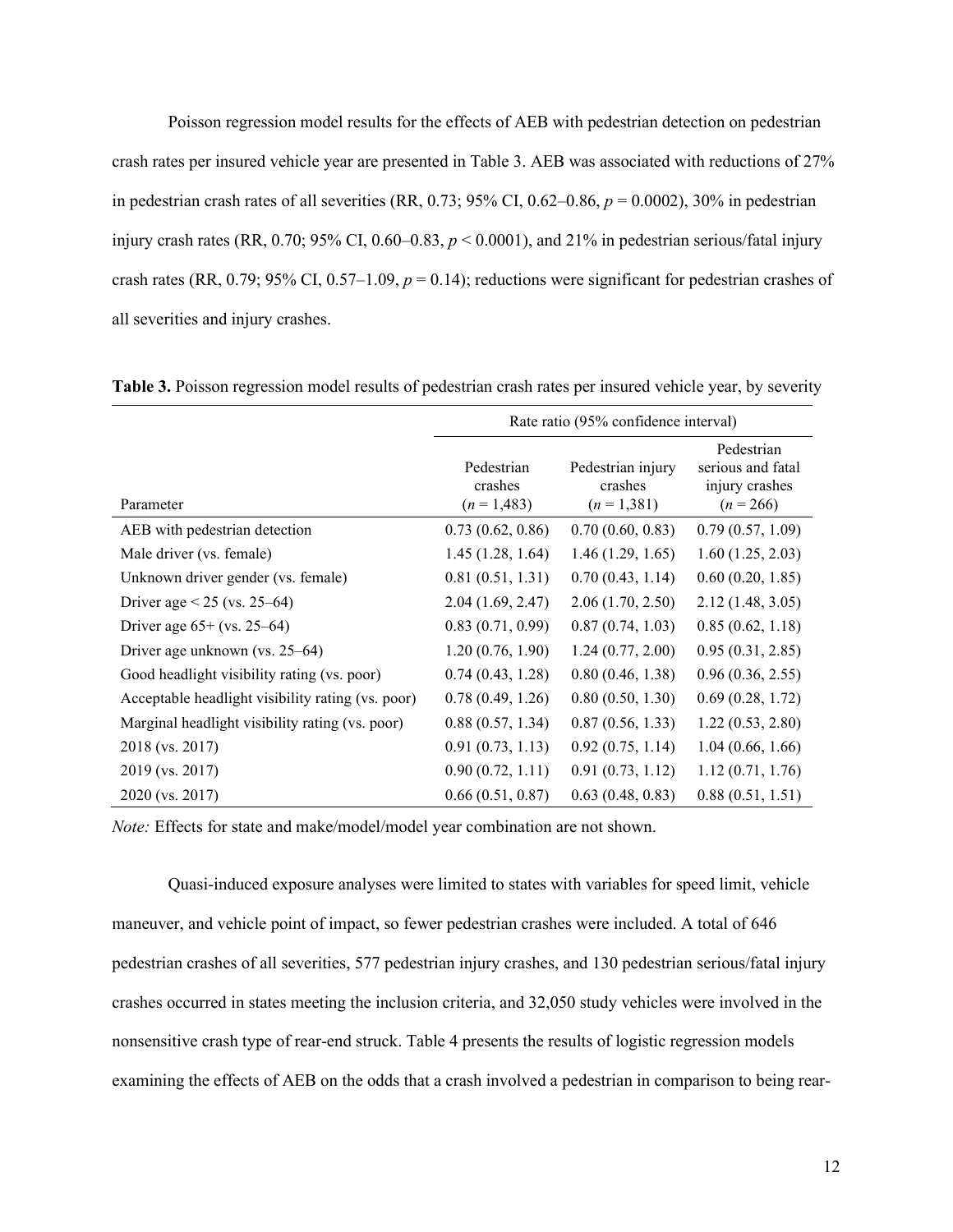end struck. In these analyses, pedestrian crash prevention was associated with significant reductions of 25% in the odds that a crash involved a pedestrian (OR, 0.75; 95% CI, 0.59–0.95, *p* = 0.02) and 29% in the odds that a crash involved an injured pedestrian  $(OR, 0.71; 95\% \text{ CI}, 0.55-0.91, p = 0.008)$ . AEB was not associated with a change in the odds that a crash involved a seriously or fatally injured pedestrian (OR, 0.97; 95% CI, 0.60–1.56, *p* = 0.90).

|                                                      | Odds ratio (95% confidence interval) |                                             |                                                                  |  |
|------------------------------------------------------|--------------------------------------|---------------------------------------------|------------------------------------------------------------------|--|
| Parameter                                            | Pedestrian crashes<br>$(n = 646)$    | Pedestrian injury<br>crashes<br>$(n = 577)$ | Pedestrian serious<br>and fatal injury<br>crashes<br>$(n = 130)$ |  |
| AEB with pedestrian detection                        | 0.75(0.59, 0.95)                     | 0.71(0.55, 0.91)                            | 0.97(0.60, 1.56)                                                 |  |
| Male driver (vs. female)                             | 1.32(1.11, 1.58)                     | 1.26(1.05, 1.52)                            | 1.51(1.04, 2.19)                                                 |  |
| Unknown driver gender (vs. female)                   | 1.54(0.69, 3.44)                     | 1.16(0.46, 2.90)                            | 2.61 (0.47, 14.59)                                               |  |
| Driver age $< 25$ (vs. 25–64)                        | 1.19(0.90, 1.58)                     | 1.25(0.93, 1.69)                            | 1.25(0.71, 2.19)                                                 |  |
| Driver age $65+$ (vs. 25–64)                         | 1.70(1.34, 2.14)                     | 1.81(1.42, 2.31)                            | 1.68(1.03, 2.75)                                                 |  |
| Driver age unknown (vs. 25–64)                       | 10.15 (4.52, 22.80)                  | 10.19 (4.12, 25.17)                         | 4.74 (0.76, 29.61)                                               |  |
| Good headlight visibility rating<br>(vs. poor)       | 0.77(0.36, 1.67)                     | 0.92(0.41, 2.11)                            | 1.52(0.39, 5.93)                                                 |  |
| Acceptable headlight visibility rating<br>(vs. poor) | 0.72(0.37, 1.40)                     | 0.76(0.38, 1.54)                            | 0.74(0.18, 3.00)                                                 |  |
| Marginal headlight visibility rating<br>(vs. poor)   | 0.98(0.54, 1.76)                     | 0.96(0.52, 1.78)                            | 1.55(0.44, 5.48)                                                 |  |
| 2018 (vs. 2017)                                      | 1.19(0.86, 1.67)                     | 1.15(0.82, 1.62)                            | 1.35(0.63, 2.87)                                                 |  |
| 2019 (vs. 2017)                                      | 1.25(0.90, 1.73)                     | 1.19(0.85, 1.67)                            | 1.56(0.74, 3.25)                                                 |  |
| 2020 (vs. 2017)                                      | 1.53(1.05, 2.23)                     | 1.36(0.92, 2.02)                            | 2.49(1.09, 5.67)                                                 |  |
| Dark-lighted/dawn/dusk (vs. daylight)                | 2.59(2.13, 3.15)                     | 2.60(2.11, 3.19)                            | 3.83(2.56, 5.74)                                                 |  |
| Dark-not lighted (vs. daylight)                      | 6.44(4.80, 8.65)                     | 6.35(4.64, 8.70)                            | 11.42 (6.95, 18.76)                                              |  |
| Speed limit 30–35 mph (vs. $\leq$ 25)                | 0.24(0.20, 0.30)                     | 0.23(0.19, 0.29)                            | 0.40(0.24, 0.68)                                                 |  |
| Speed limit 40–45 mph (vs. $\leq$ 25)                | 0.10(0.08, 0.13)                     | 0.10(0.08, 0.13)                            | 0.22(0.12, 0.38)                                                 |  |
| Speed limit 50+ mph (vs. $\leq$ 25)                  | 0.04(0.03, 0.06)                     | 0.04(0.03, 0.06)                            | 0.16(0.09, 0.30)                                                 |  |
| Turning (vs. not turning)                            | 8.94 (7.26, 11.00)                   | 9.30 (7.47, 11.58)                          | 4.04(2.39, 6.81)                                                 |  |

**Table 4.** Logistic regression model results of quasi-induced exposure analyses examining the odds a crash involved a pedestrian, by severity

*Note:* Effects for state and make/model/model year combination are not shown.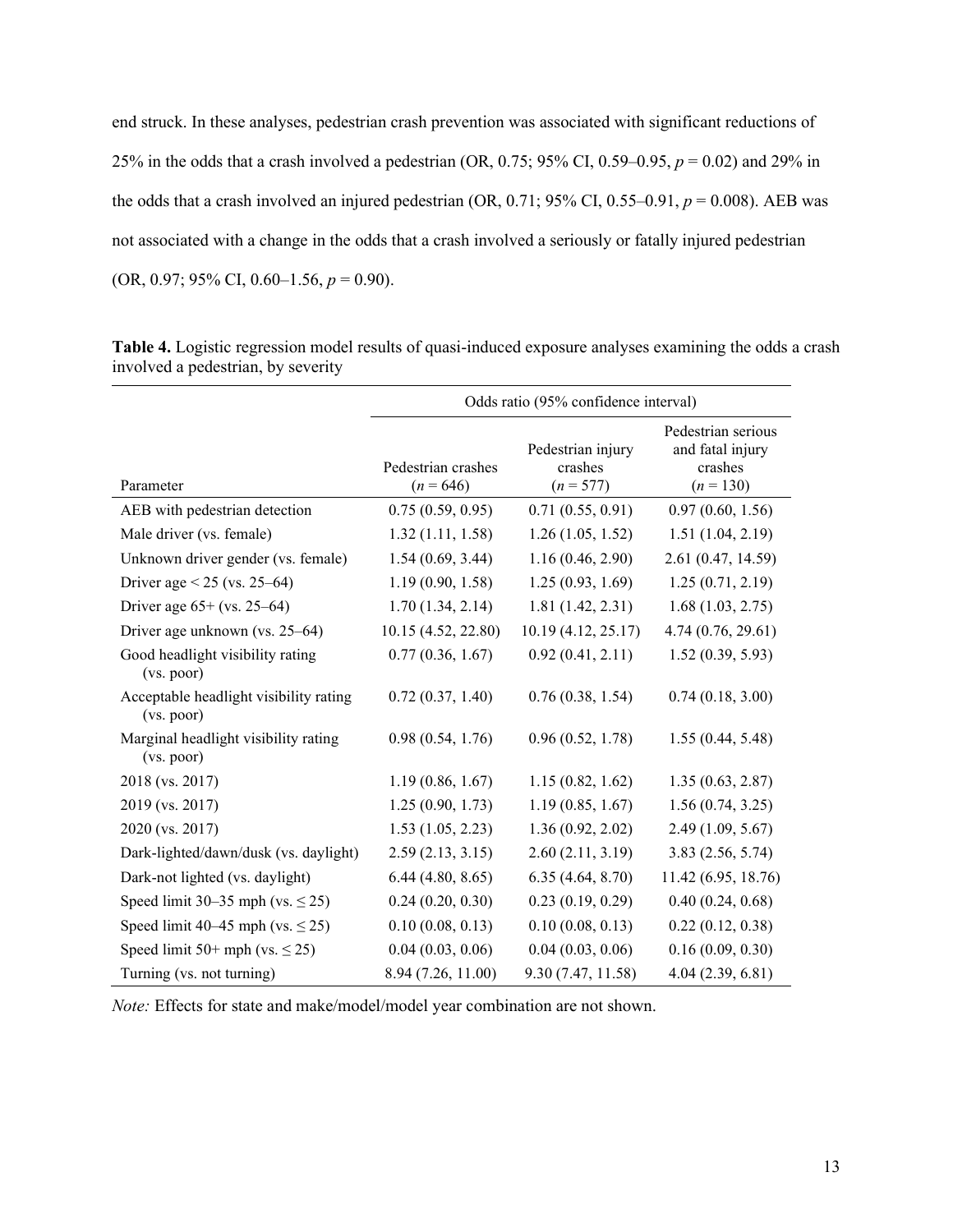Logistic regression was used to investigate the odds that a pedestrian crash that occurred involved a serious or fatal pedestrian injury (Table 5). Controlling for driver, vehicle, and environmental factors, AEB was not associated with a significant change in pedestrian injury severity (OR, 1.09; 95% CI, 0.59– 2.00,  $p = 0.79$ ).

| Parameter                                         | Odds ratio<br>(95% confidence interval) |
|---------------------------------------------------|-----------------------------------------|
| AEB with pedestrian detection                     | 1.09(0.59, 2.00)                        |
| Male driver (vs. female)                          | 0.93(0.58, 1.50)                        |
| Unknown driver gender (vs. female)                | 3.85(0.40, 37.10)                       |
| Driver age $< 25$ (vs. 25–64)                     | 1.32(0.63, 2.78)                        |
| Driver age $65+$ (vs. 25–64)                      | 1.08(0.58, 2.02)                        |
| Driver age unknown (vs. 25–64)                    | 0.23(0.02, 2.23)                        |
| Good headlight visibility rating (vs. poor)       | 1.75(0.26, 11.57)                       |
| Acceptable headlight visibility rating (vs. poor) | 0.28(0.04, 1.79)                        |
| Marginal headlight visibility rating (vs. poor)   | 0.86(0.17, 4.34)                        |
| 2018 (vs. 2017)                                   | 1.45(0.60, 3.48)                        |
| 2019 (vs. 2017)                                   | 1.44(0.61, 3.41)                        |
| 2020 (vs. 2017)                                   | 2.14(0.77, 5.92)                        |
| Dark-lighted/dawn/dusk (vs. daylight)             | 1.95(1.17, 3.27)                        |
| Dark-not lighted (vs. daylight)                   | 2.23(1.10, 4.52)                        |
| Speed limit 30–35 mph (vs. $\leq$ 25)             | 1.58(0.86, 2.87)                        |
| Speed limit 40–45 mph (vs. $\leq$ 25)             | 2.31(1.18, 4.52)                        |
| Speed limit 50+ mph (vs. $\leq$ 25)               | 6.45(2.74, 15.20)                       |
| Turning (vs. not turning)                         | 0.55(0.31, 0.97)                        |

**Table 5.** Logistic regression analysis of the odds that a pedestrian in a crash sustained a serious or fatal injury ( $n = 649$  pedestrian crashes)

*Note:* Effects for state and make/model/model year combination are not shown.

Of the 646 pedestrian crashes of all severities included in quasi-induced exposure analyses, 59% occurred during daylight, 4% during dawn or dusk, 26% during dark and lighted conditions, and 11% during dark and not lighted conditions; 34% were on roads with speed limits of 25 mph or lower, 37% with speed limits of 30–35 mph, 21% with speed limits of 40–45 mph, and 8% with speed limits of 50 mph or higher; and the driver of the subject vehicle was turning in 30%. The vehicle was proceeding straight in most crashes where it was not turning (in 60% of the 646 pedestrian crashes), and in the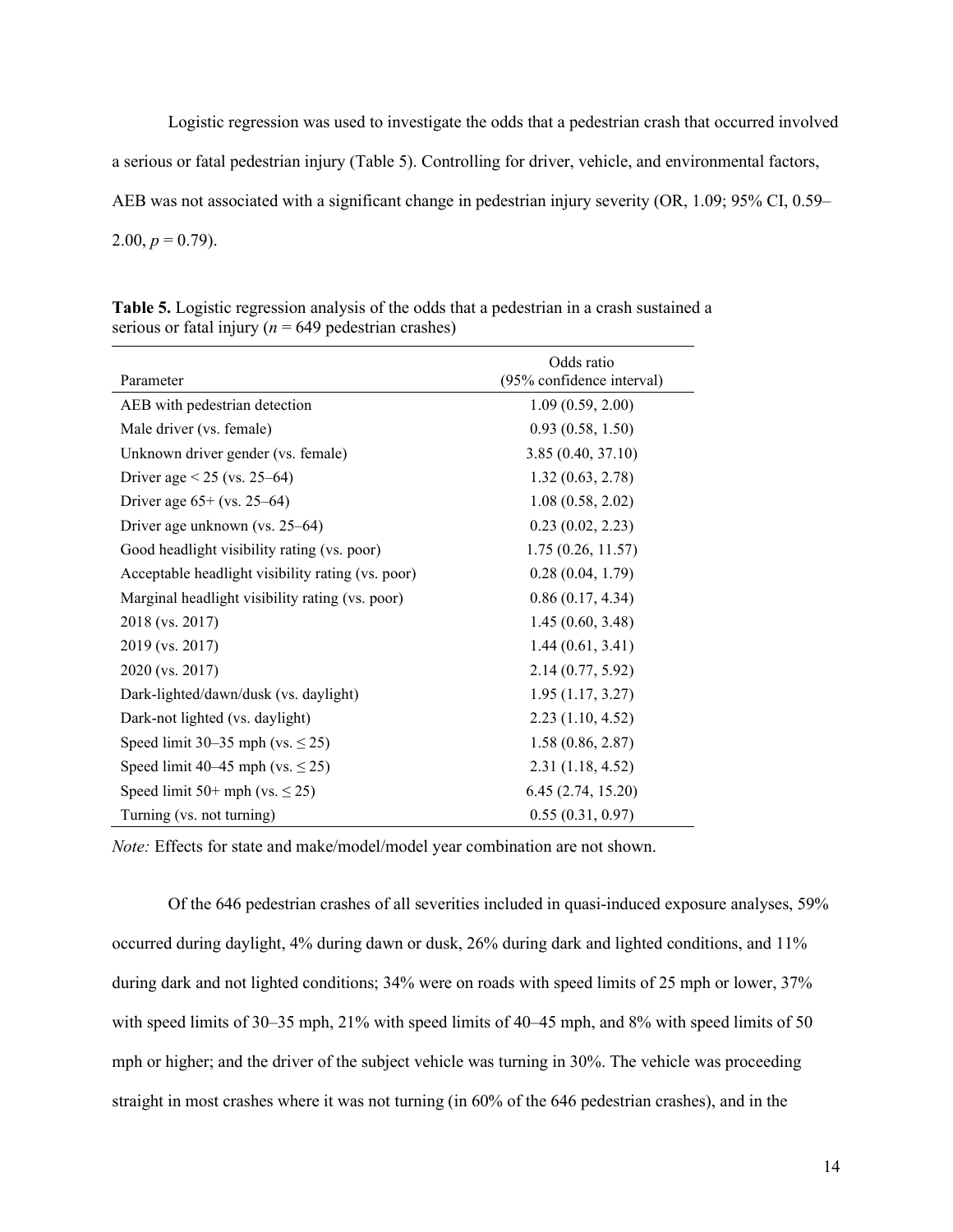remaining crashes the vehicle was coded as making another maneuver (e.g., slowing, stopping, negotiating a curve) or the precrash maneuver was unknown.

AEB with pedestrian detection was associated with different effects by crash characteristics (Figure 1). In pedestrian crashes occurring during daylight (OR,  $0.68$ ;  $95\%$  CI,  $0.51-0.91$ ,  $p = 0.01$ ) or during dawn, dusk, or dark and lighted conditions (OR, 0.67; 95% CI, 0.44–1.01,  $p = 0.06$ ), it was associated with reductions in the odds of a pedestrian crash of 32% and 33%, respectively, but there was no reduction during dark and not lighted conditions (OR, 1.32; 95% CI, 0.75–2.33,  $p = 0.33$ ). The effect during dark and not lighted conditions was significantly different from effects during daylight  $(p = 0.03)$ and dawn, dusk, or dark and lighted conditions ( $p = 0.048$ ).

**Figure 1.** Effects of AEB with pedestrian detection on the odds a crash involved a pedestrian, by light condition, speed limit, and vehicle maneuver prior to the crash  $(n = 646$  pedestrian crashes)

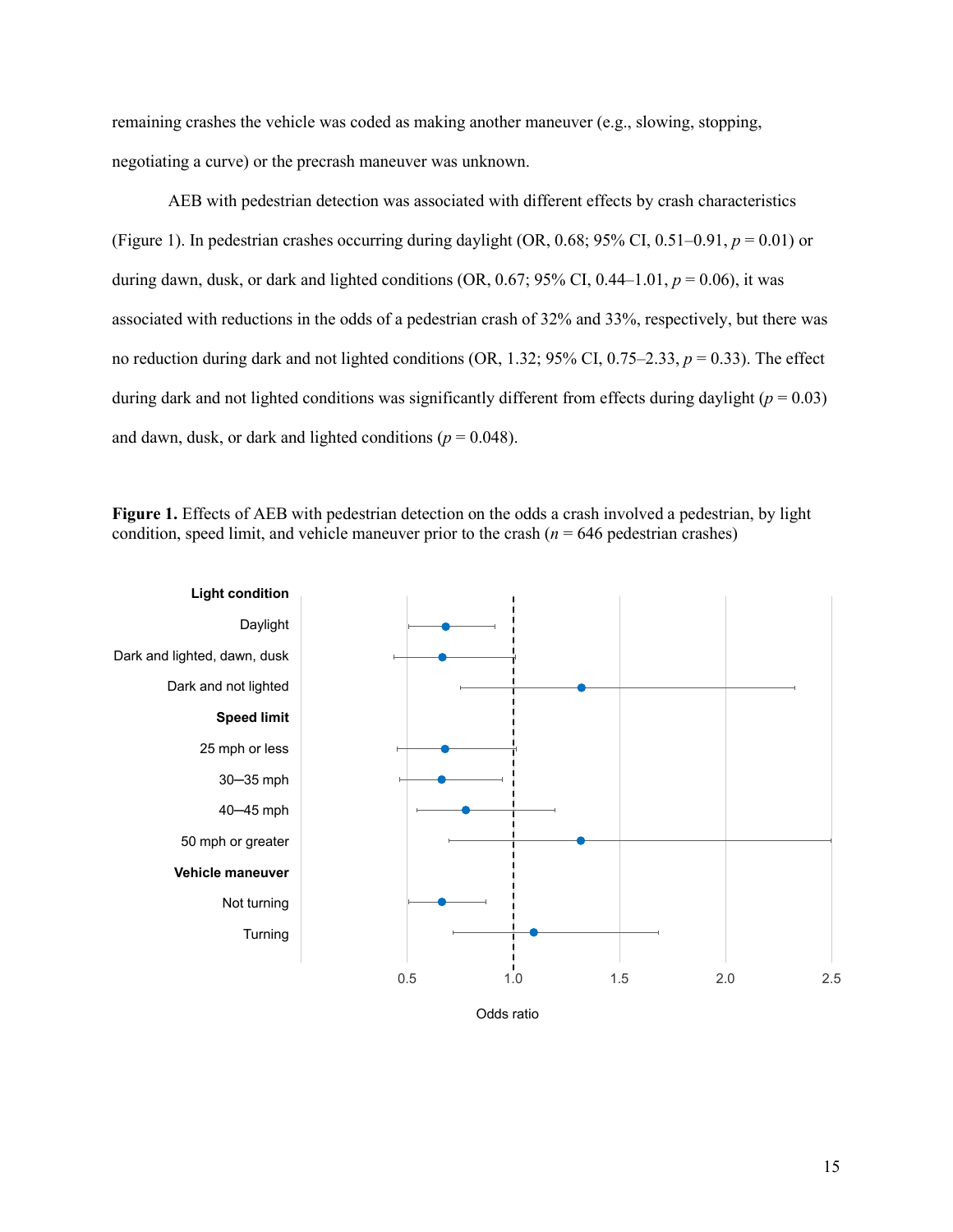There was a 32% reduction in the odds that a crash was with a pedestrian associated with AEB at speed limits of 25 mph or less (OR, 0.68; 95% CI, 0.45–1.02,  $p = 0.06$ ), a 34% reduction at speed limits of 30–35 mph (OR, 0.66; 95% CI, 0.46–0.95, *p* = 0.02), a 22% reduction at speed limits of 40–45 mph (OR, 0.78; 95% CI, 0.55–1.19,  $p = 0.25$ ), and no reduction at speed limits of 50 mph or greater (OR, 1.32; 95% CI, 0.70–2.50,  $p = 0.40$ ), although effects at lower speed limits did not differ significantly from 50+ mph (25 mph or less vs. 50+ mph: *p* = 0.08, 30–35 vs. 50+ mph: *p* = 0.06, 40–45 vs. 50+ mph: *p* = 0.16). Finally, AEB was associated with a 34% reduction in the odds of a pedestrian crash when a vehicle was not turning prior to the crash (OR, 0.66; 95% CI, 0.51–0.87,  $p = 0.003$ ), but no reduction when it was turning (OR, 1.10; 95% CI, 0.71–1.68,  $p = 0.67$ ); these effects were significantly different from each other ( $p = 0.04$ ).

The analyses of the effects of pedestrian AEB on pedestrian crash rates and severity presented in Tables 3–5 were repeated excluding pedestrian crashes occurring in dark and not lighted conditions, at speed limits of 50 mph or greater, and where the subject vehicle was turning. Results are summarized in Table 6. In Poisson regression models, AEB with pedestrian detection was associated with significant reductions of 49% in rates of all pedestrian crashes (RR, 0.51; 95% CI, 0.38–0.68, *p* < 0.0001), 50% in rates of pedestrian injury crashes (RR, 0.50; 95% CI, 0.36–0.68, *p* < 0.0001), and 52% in rates of pedestrian serious or fatal injury crashes (RR, 0.48; 95% CI, 0.24–0.96, *p* = 0.04) per insured vehicle year. Quasi-induced exposure analyses revealed the odds of a pedestrian crash of any severity were 45% lower (OR, 0.55; 95% CI, 0.40–0.76, *p* = 0.0003), odds of a pedestrian injury crash were 47% lower (OR, 0.53; 95% CI, 0.38–0.75,  $p = 0.0003$ ), and odds of a serious or fatal pedestrian crash were 44% lower (OR, 0.56; 95% CI, 0.28–1.13,  $p = 0.11$ ) among vehicles with AEB. The odds of a pedestrian crash that occurred resulting in serious or fatal pedestrian injuries were 40% lower among vehicles with AEB (OR, 0.60; 95% CI, 0.22–1.65,  $p = 0.32$ ), but this was not statistically significant.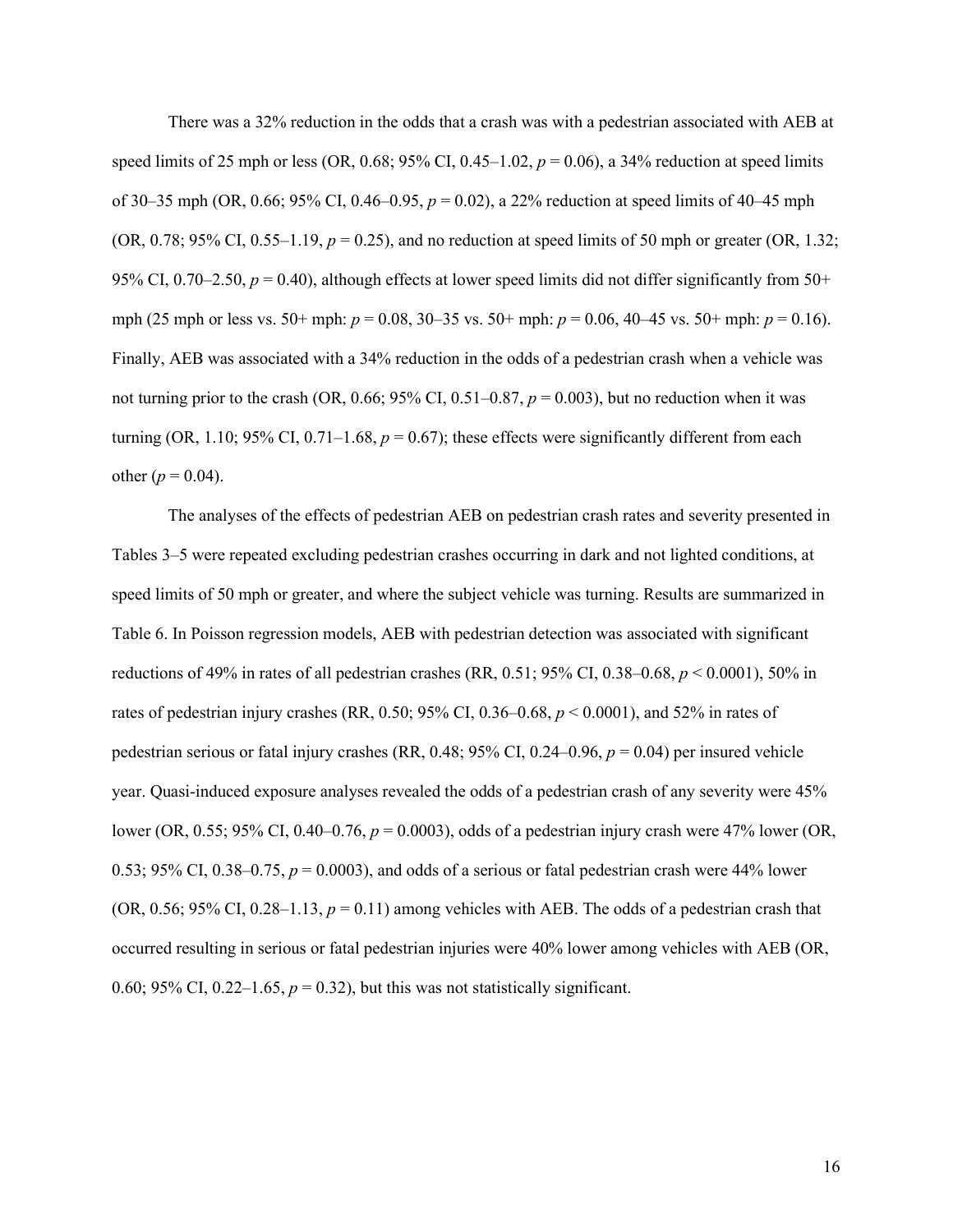#### **Table 6**

Effects of AEB with pedestrian detection on pedestrian crash involvement rates per insured vehicle year (Poisson regression), the odds that a crash involved a pedestrian (logistic regression), and the odds of a pedestrian crash resulting in a serious or fatal pedestrian injury (logistic regression), limited to crashes without dark and unlighted conditions, at speed limits < 50 mph, and where the subject vehicle was not turning.

| Outcome and analysis                                                            | Pedestrian crash severity                     | Rate ratio<br>(95% confidence interval) |
|---------------------------------------------------------------------------------|-----------------------------------------------|-----------------------------------------|
| Pedestrian crash involvement rate per                                           | All crashes $(n = 391)$                       | 0.51(0.38, 0.68)                        |
| insured vehicle year                                                            | Injury crashes $(n = 357)$                    | 0.50(0.36, 0.68)                        |
| (Poisson regression)                                                            | Serious and fatal injury crashes $(n = 74)$   | 0.48(0.24, 0.96)                        |
| Outcome                                                                         | Crash severity                                | Odds ratio<br>(95% confidence interval) |
| Odds a crash involved a pedestrian                                              | All crashes $(n = 361)$                       | 0.55(0.40, 0.76)                        |
| (quasi-induced exposure, logistic                                               | Injury crashes $(n = 328)$                    | 0.53(0.38, 0.75)                        |
| regression)                                                                     | Serious and fatal injury crashes ( $n = 73$ ) | 0.56(0.28, 1.13)                        |
| Odds of a pedestrian crash resulting in a<br>serious or fatal pedestrian injury |                                               |                                         |
| (logistic regression)                                                           | $(n=351)$                                     | 0.60(0.22, 1.65)                        |

#### <span id="page-20-0"></span>**4. DISCUSSION**

AEB with pedestrian detection is preventing crashes. This study demonstrates that AEB is associated with reductions of 25%–27% in the risk of a pedestrian crash and 29%–30% in the risk of a pedestrian injury crash. If these estimates were applied to the approximately 82,000 that sustained nonfatal or fatal injuries in motor vehicle crashes in the United States in 2019, more than 23,000 could have been prevented if all vehicles had pedestrian-detecting AEB. But its effectiveness could be even greater. There is not evidence that the system is preventing pedestrian crashes under dark conditions without street lighting, at speed limits of 50 mph or greater, or when the equipped vehicle is turning. Effectiveness estimates increased in crashes without these challenging characteristics, with reductions of 45%–49% in the risk of a pedestrian crash and 47%–50% in the risk of a pedestrian injury crash associated with the system.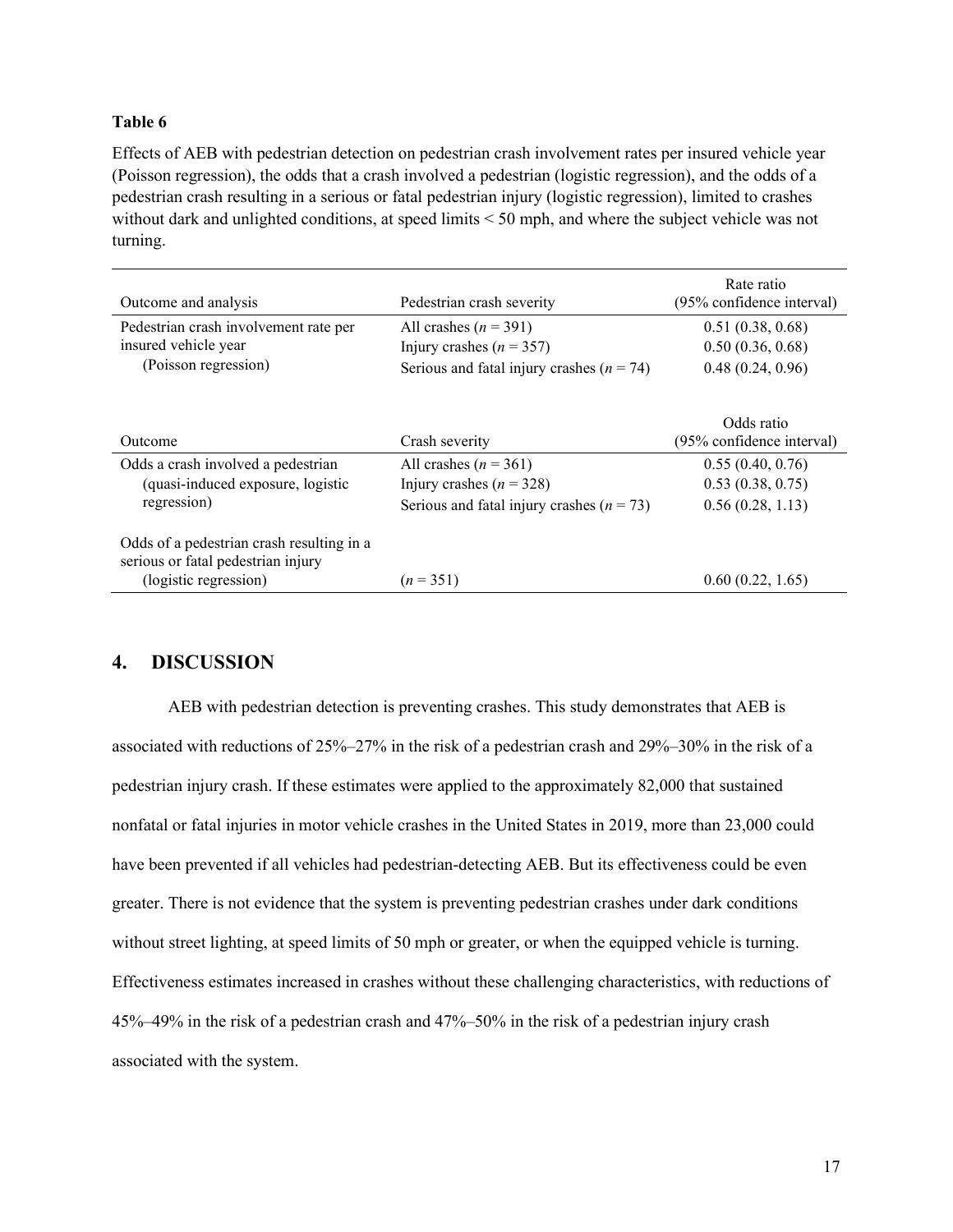Improving AEB to address high-speed and dark, unlighted conditions is especially important for addressing pedestrian deaths. Estimates of the potential of pedestrian detection have cautioned that its effectiveness in preventing fatalities would be hampered if it could not function in darkness and at high speeds (Jermakian & Zuby, 2011; Rosén, 2013). Consistent with those predictions, the quasi-induced exposure analysis in this study, which was better able to control for how driving exposure under difficult conditions may differ between vehicles with and without AEB, suggests that pedestrian detection is not having a meaningful effect on crashes resulting in serious or fatal pedestrian injuries. Because darkness and high speeds often co-occur in pedestrian crashes, both will need to be addressed for AEB to substantially reduce pedestrian fatalities. Rural roads, which tend to have higher speeds than urban roads (De Leonardis et al., 2018), are also more likely to lack street lighting (Lutkevich et al., 2012), and pedestrian crashes in the dark are more likely to occur on roads with higher speed limits (Sullivan & Flannagan, 2007). A total of 18% of U.S. pedestrian deaths in 2019 were in dark and not lighted conditions on roads with speed limits of 50 mph or greater, and nearly half (48%) occurred under either condition (IIHS, 2021).

Fatal pedestrian crashes do not frequently involve turning vehicles, but this crash type is common when considering pedestrian crashes of all severities. Over a third of U.S. police-reported pedestrian crashes in 2019 involved a vehicle that was turning (IIHS, 2021). The lack of effectiveness of AEB with pedestrian detection in turning scenarios is similar to what has been reported for AEB addressing vehicleto-vehicle crashes. Cicchino and Zuby (2019) found that vehicles with AEB are more likely than vehicles without the system to be turning when they are the striking vehicle in a rear-end crash, suggesting that the system is not as effective at preventing rear-end crashes with turning configurations as other rear-end crash types, and Spicer, Vahabaghaie, Murakhovsky, Lawrence, et al. (2021) estimated that vehicle-tovehicle AEB is less effective at intersections. These systems may not be designed to activate under turning scenarios because it is difficult to judge if drivers are unable to avoid a crash while they are providing steering input. It is important to balance increased functionality with avoiding unnecessary activations, which could reduce trust in the systems and potentially lead drivers to deactivate them (Kidd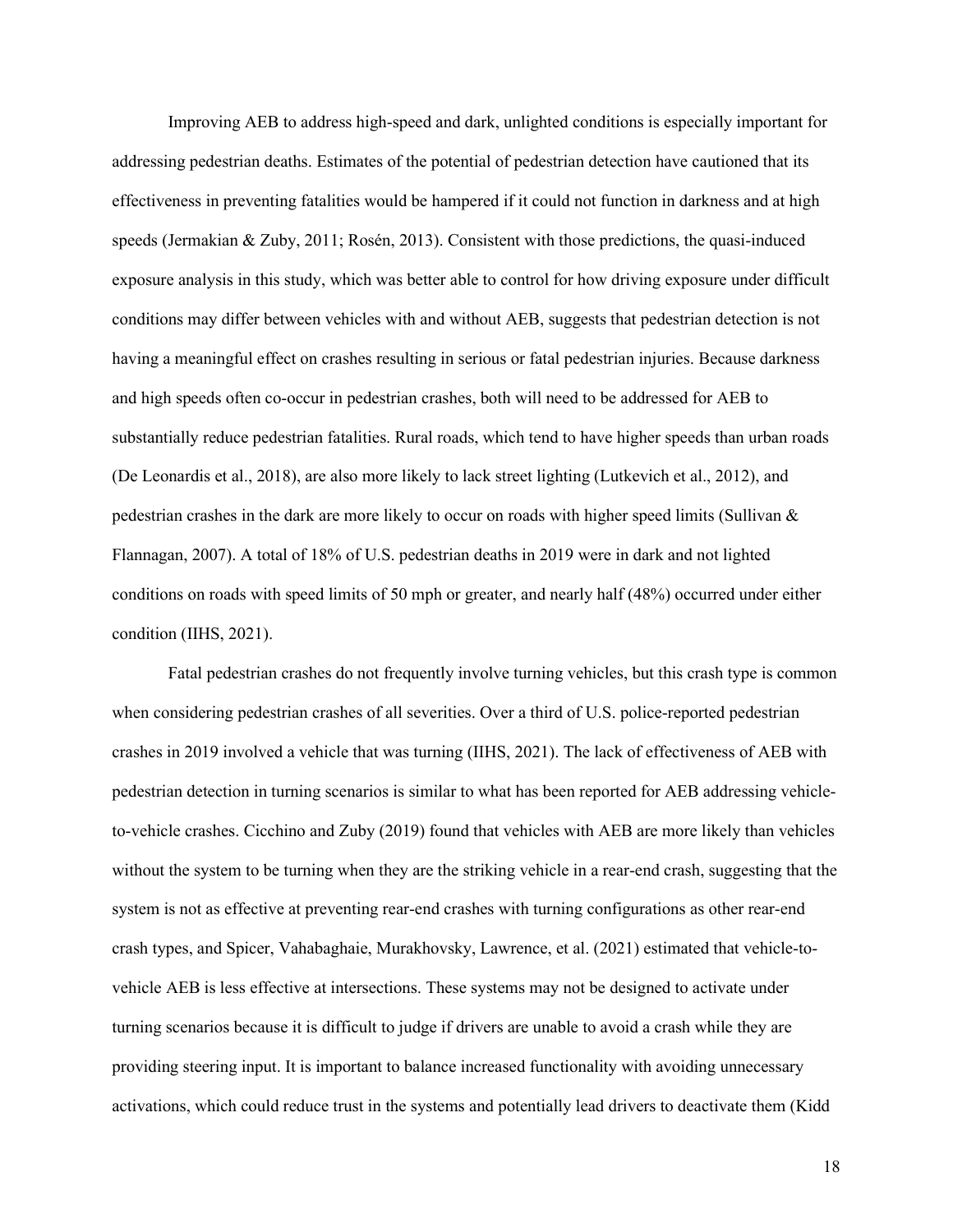& Reagan, 2019; Lee & See, 2004; Parasuraman & Riley, 1997). But because turning is a more common configuration in pedestrian crashes than in the rear-end crashes that vehicle-to-vehicle AEB is designed to address, improving performance while turning would have a comparatively larger impact for pedestriandetecting AEB.

AEB could potentially mitigate the severity of a pedestrian crash by lowering the striking vehicle's speed even if the crash is not avoided entirely. The system did not reduce the odds that a pedestrian crash resulted in a serious or fatal injury in this study, which suggests that crashes that do occur involving vehicles with AEB are not less severe. This may be because the severity distribution in the crashes that remain skews upwards due to AEB's greater effectiveness in preventing the lower-speed and lighted crashes that are less likely to result in serious injuries. Furthermore, because pedestrians are at risk of sustaining serious injuries even at nonextreme speeds (e.g., Tefft [2013] estimated the average risk of a pedestrian sustaining an injury on the Abbreviated Injury Scale of 4 or more is 50% at an impact speed of 33 mph, 75% at 41 mph, and 90% at 48 mph), AEB may not slow a vehicle traveling at a high speed enough to prevent a serious pedestrian injury even when it does activate. AEB was associated with a reduction in the odds that a pedestrian crash resulted in a fatal or serious injury when crashes at high speed limits and under dark and not lighted conditions were excluded, albeit with a wide confidence interval.

A strength of this study was the convergent findings resulting from both analysis approaches for the effects of AEB on pedestrian crashes of all severities and with injuries. Equipment with AEB was identified by trim level on most study vehicles, and more expensive trims may differ from the base trim in where and how they are driven. Some of these differences were more carefully accounted for with the quasi-induced exposure method and by controlling for known environmental risk factors in pedestrian crashes in analyses using this method. There were not enough fatalities in the crash sample to directly examine system effects on them. Speed limit was used as a proxy for vehicle speeds, but actual vehicle speeds were unknown. Pedestrian crashes are underreported in police-reported data, especially among crashes not involving injury (Medury et al., 2019; Sciortino et al., 2005). It is evident the data used in the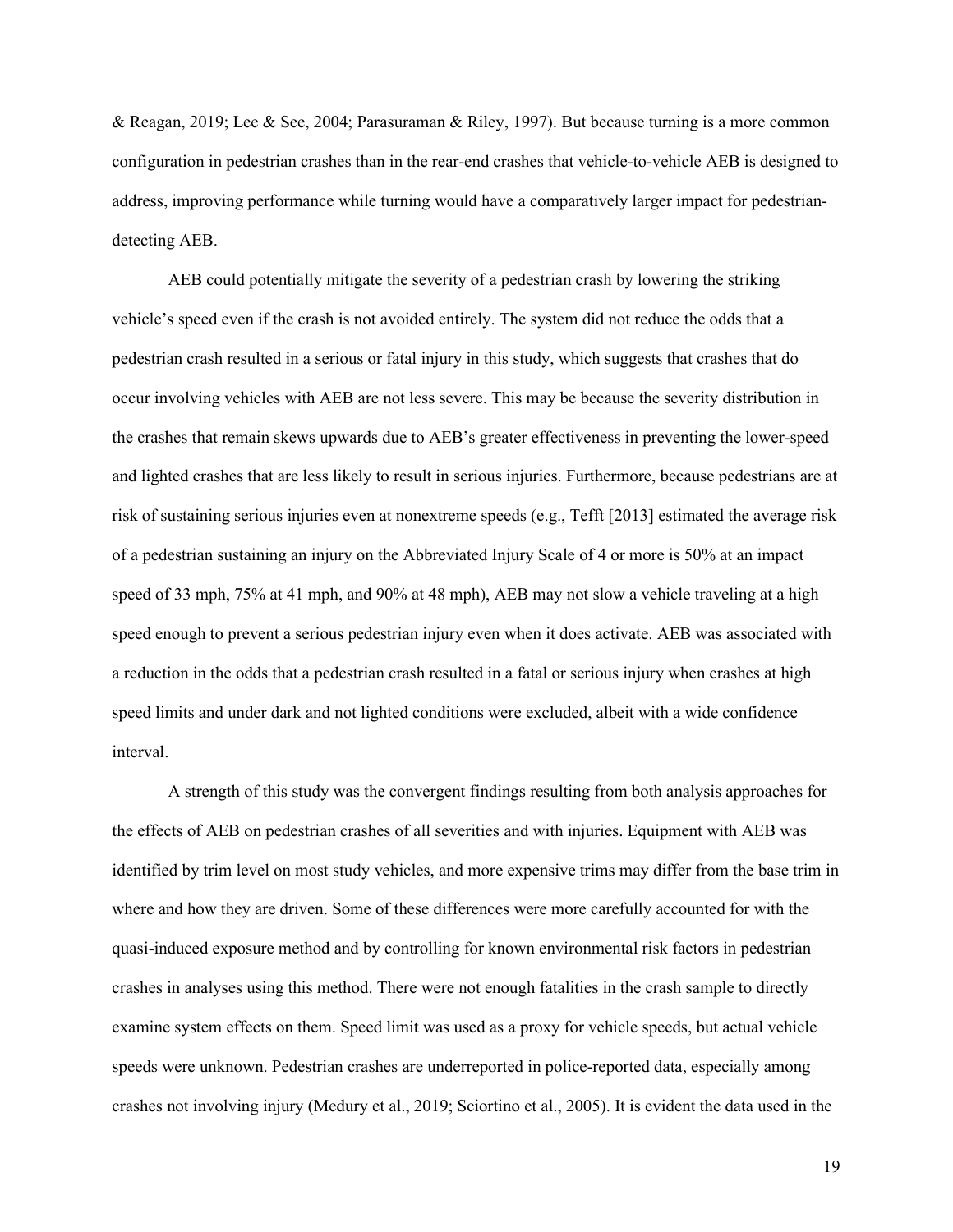current study were subject to underreporting by how few noninjury crashes were included. It is unknown if or how this biased results, but there is not reason to think that underreporting would vary by the striking vehicle's AEB status.

Another limitation is that AEB and high beam assist were often packaged together on study vehicles. More than 70% of crash-involved study vehicles with AEB had high beam assist, while most crash-involved study vehicles without AEB did not have it equipped. Leslie et al. (2021) found that high beam assist was associated with a 26% reduction in the risk of nighttime crashes with animals, pedestrians, or cyclists. High beam assist is factored into the IIHS headlight visibility ratings that were a covariate in the analyses, but the presence of this technology specifically could not be controlled for because of its collinearity with AEB. High beam assist would not affect the benefits for AEB seen during daylight and did not boost system effects in dark and not lighted conditions. It could have inflated effects in dark and lighted conditions, however. Because locations with street lighting are less often rural, they are also where drivers are less likely to choose to use high beams (Reagan et al., 2017) and so are the conditions where high beam assist potentially has the most opportunity to impact nighttime crashes.

AEB with pedestrian detection appears to be effective in preventing crashes, but it could be even more effective if it operated well in low-light conditions, at high speeds, and in turning configurations. As systems improve to address a wider range of crash scenarios, other countermeasures to prevent crashes in these circumstances should continue to be implemented. Nighttime pedestrian crashes can be reduced with improved vehicle headlights (Brumbelow, 2021; Leslie et al., 2021) and increased use of roadway lighting (Elvik, 1995; Rea et al., 2009). Intersection improvements like leading pedestrian intervals and left-turn traffic calming can be implemented to prevent pedestrian crashes involving turning vehicles (Fayish & Gross, 2010; Hu & Cicchino, 2020a). Countermeasures such as automated speed enforcement, lowered speed limits, and traffic-calming roadway designs are associated with lower vehicle speeds (Hawkins & Hallmark, 2020; Hu & Cicchino, 2020b; Hu & McCartt, 2016), and could result in conditions where AEB is more likely to function well. AEB with pedestrian detection is a promising tool with the potential to considerably reduce pedestrian crashes as it becomes more widely adopted in the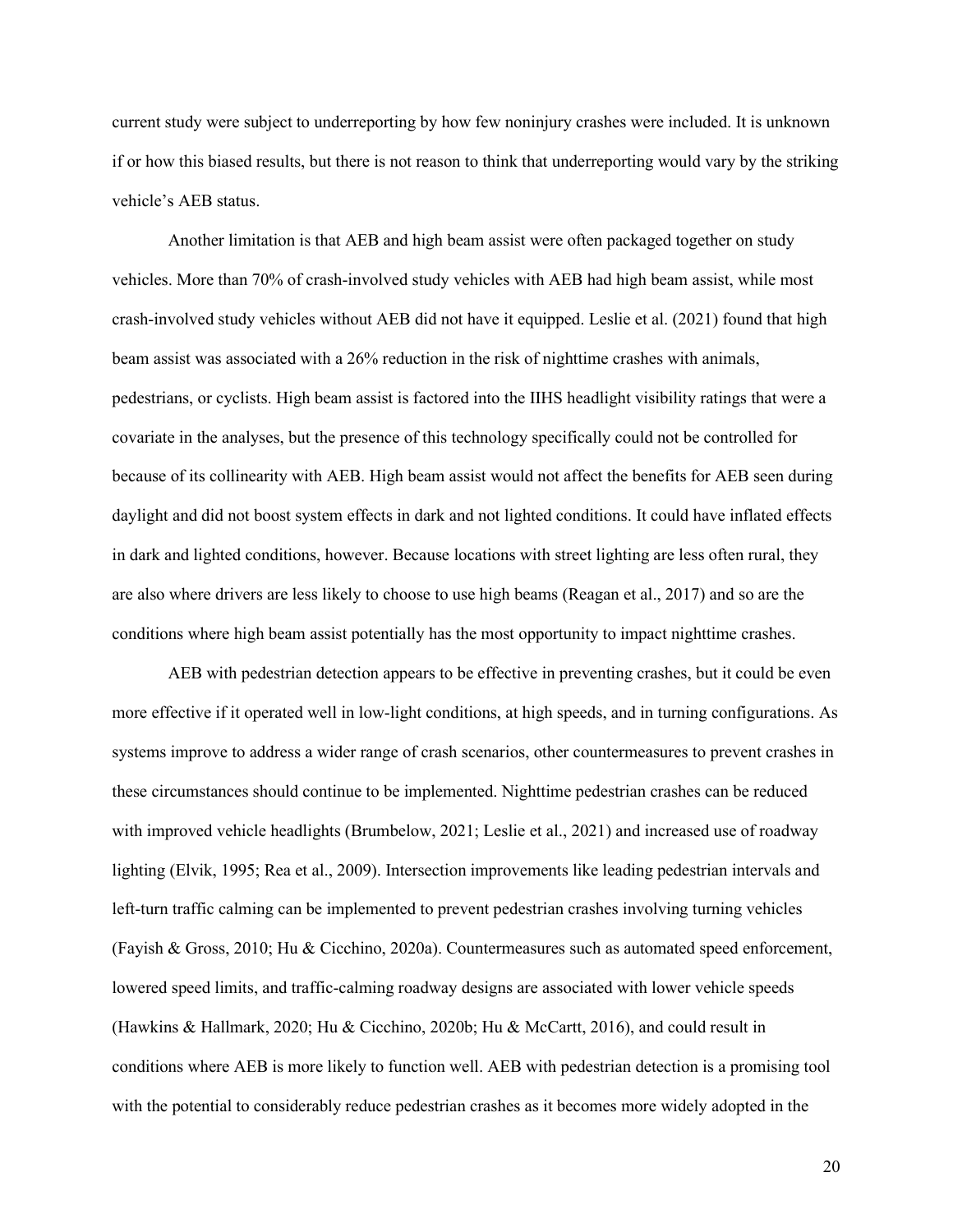vehicle fleet, and it should operate in conjunction with other proven interventions to have the most substantial impact on pedestrian safety.

### <span id="page-24-0"></span>**5. ACKNOWLEDGMENTS**

The author would like to thank her colleagues at IIHS and HLDI who made this study possible. Aimee Cox compiled state crash data, Bingling Wang provided insured driver data, Melvin Scott and his vehicle information team collected feature data on pedestrian AEB, and Matt Brumbelow provided IIHS headlight rating data. Eric Teoh, David Kidd, David Aylor, David Zuby, and Jessica Jermakian provided feedback that improved the analyses. This work was supported by the Insurance Institute for Highway Safety.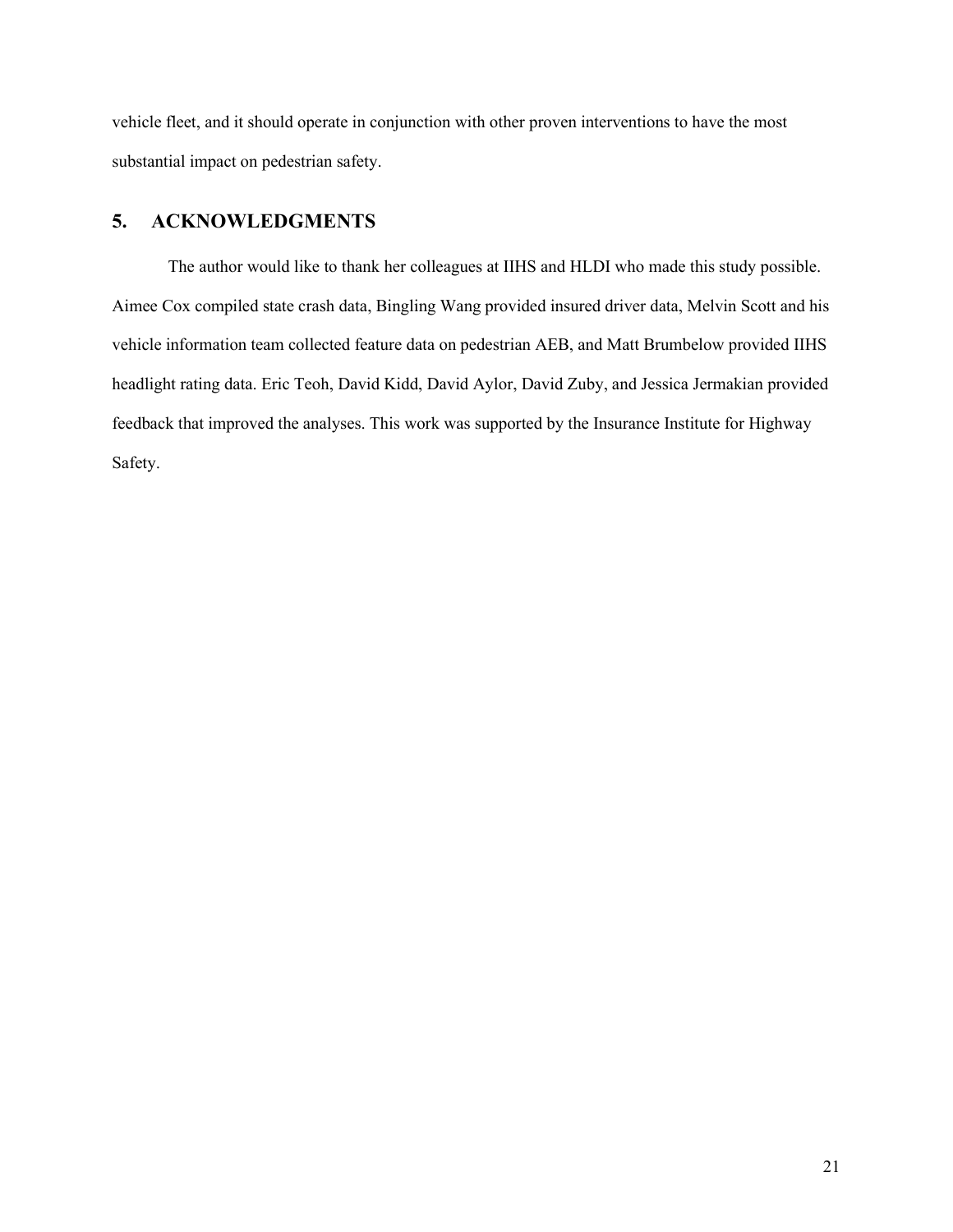#### **6. REFERENCES**

- American Automobile Association. (2019). *Automatic emergency braking with pedestrian detection*. Retrieved from [https://www.aaa.com/AAA/common/aar/files/Research-Report-Pedestrian-](https://www.aaa.com/AAA/common/aar/files/Research-Report-Pedestrian-Detection.pdf)[Detection.pdf](https://www.aaa.com/AAA/common/aar/files/Research-Report-Pedestrian-Detection.pdf)
- Braitman, K. A., & McCartt, A. T. (2008). Characteristics of older drivers who self-limit their driving. *Annals of Advances in Automotive Medicine*, *52*, 245–254.
- Brumbelow, M. L. (2021). *Lighting the way: IIHS headlight ratings predict nighttime crash rates*. Ruckersville, VA: Insurance Institute for Highway Safety.
- Cicchino, J. B. (2017). Effectiveness of forward collision warning and autonomous emergency braking systems in reducing front-to-rear crash rates. *Accident Analysis & Prevention*, *99*(Pt A), 142–152. <https://doi.org/10.1016/j.aap.2016.11.009>
- Cicchino, J. B., & McCartt, A. T. (2015). Critical older driver errors in a national sample of serious U.S. crashes. *Accident Analysis & Prevention*, *80*, 211–219[. https://doi.org/10.1016/j.aap.2015.04.015](https://doi.org/10.1016/j.aap.2015.04.015)
- Cicchino, J. B., & Zuby, D. S. (2019). Characteristics of rear-end crashes involving passenger vehicles with automatic emergency braking. *Traffic Injury Prevention*, *20*(sup1), S112–S118. <https://doi.org/10.1080/15389588.2019.1576172>
- De Leonardis, D., Huey, R., & Green, J. (2018). *National traffic speeds survey III: 2015* (DOT HS 812 485). Washington, DC: National Highway Traffic Safety Administration
- Doucette, M. L., Tucker, A., Auguste, M. E., Gates, J. D., Shapiro, D., Ehsani, J. P., & Borrup, K. T. (2021). Evaluation of motor vehicle crash rates during and after the COVID-19-associated stayat-home order in Connecticut. *Accident Analysis & Prevention*, *162*, 106399. <https://doi.org/10.1016/j.aap.2021.106399>
- Edwards, M., Nathanson, A., & Wisch, M. (2014). Estimate of potential benefit for Europe of fitting autonomous emergency braking (AEB) systems for pedestrian protection to passenger cars. *Traffic Injury Prevention*, *15*(sup1), S173–S182.<https://doi.org/10.1080/15389588.2014.931579>
- Elvik, R. (1995). Meta-analysis of evaluations of public lighting as accident countermeasure. *Transportation Research Record*, *1485*(1), 12–24.
- Fayish, A. C., & Gross, F. (2010). Safety effectiveness of leading pedestrian intervals evaluated by a before–after study with comparison groups. *Transportation Research Record*, *2198*(1), 15–22. <https://doi.org/10.3141/2198-03>
- Fildes, B., Keall, M., Bos, N., Lie, A., Page, Y., Pastor, C., . . . Tingvall, C. (2015). Effectiveness of low speed autonomous emergency braking in real-world rear-end crashes. *Accident Analysis & Prevention*, *81*, 24–29.<https://doi.org/10.1016/j.aap.2015.03.029>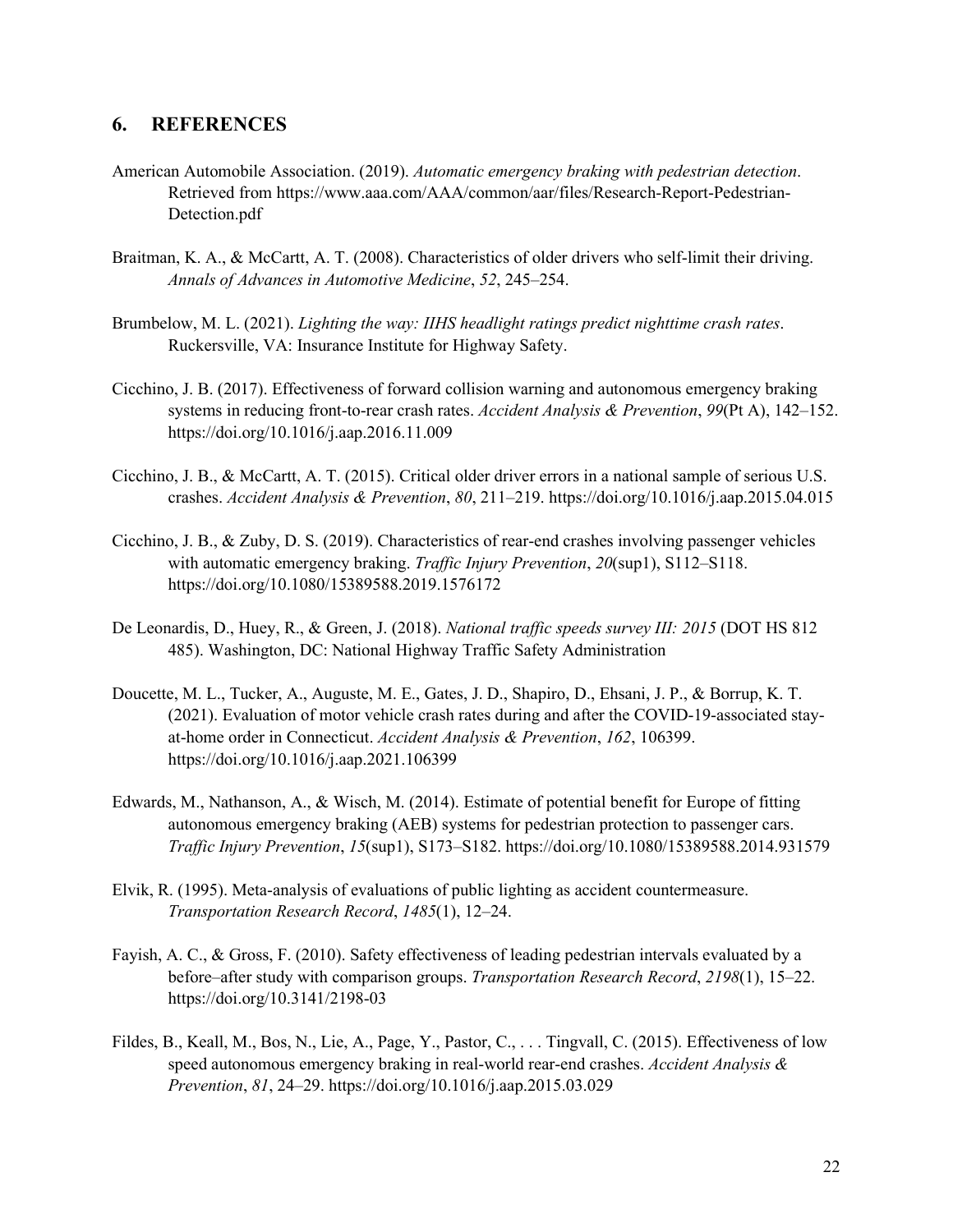- Hamdane, H., Serre, T., Masson, C., & Anderson, R. (2015). Issues and challenges for pedestrian active safety systems based on real world accidents. *Accident Analysis & Prevention*, *82*, 53–60. <https://doi.org/10.1016/j.aap.2015.05.014>
- Haus, S. H., Sherony, R., & Gabler, H. C. (2019). Estimated benefit of automated emergency braking systems for vehicle–pedestrian crashes in the United States. *Traffic Injury Prevention*, *20*(sup1), S171–S176.<https://doi.org/10.1080/15389588.2019.1602729>
- Hawkins, N., & Hallmark, S. (2020). *Noteworthy speed management practices* (FHWA-SA-20-047). Washington, DC: Federal Highway Administration.
- Hu, W., & Cicchino, J. B. (2018). An examination of the increases in pedestrian motor-vehicle crash fatalities during 2009–2016. *Journal of Safety Research*, *67*, 37–44. <https://doi.org/10.1016/j.jsr.2018.09.009>
- Hu, W., & Cicchino, J. B. (2020a). The effects of left-turn traffic-calming treatments on conflicts and speeds in Washington, DC. *Journal of Safety Research*, *75*, 233–240. <https://doi.org/10.1016/j.jsr.2020.10.001>
- Hu, W., & Cicchino, J. B. (2020b). Lowering the speed limit from 30 mph to 25 mph in Boston: Effects on vehicle speeds. *Injury Prevention*, *26*(2), 99–102. [https://doi.org/10.1136/injuryprev-2018-](https://doi.org/10.1136/injuryprev-2018-043025) [043025](https://doi.org/10.1136/injuryprev-2018-043025)
- Hu, W., & McCartt, A. T. (2016). Effects of automated speed enforcement in Montgomery County, Maryland, on vehicle speeds, public opinion, and crashes. *Traffic Injury Prevention*, *17*(sup1), 53–58.<https://doi.org/10.1080/15389588.2016.1189076>
- Insurance Institute for Highway Safety. (2021). Unpublished analysis of Crash Report Sampling System and Fatality Analysis Reporting System.
- Insurance Institute for Highway Safety. (2022). *Pedestrian crash avoidance systems reduce crash rates— But not in the dark* [Web article in preparation].
- Isaksson-Hellman, I., & Lindman, M. (2019). Real-world evaluation of driver assistance systems for vulnerable road users based on insurance crash data in Sweden. *Proceedings of the 26th Enhanced Safety of Vehicles International Conference*, Eindhoven, Netherlands.
- Jermakian, J., & Zuby, D. (2011). Primary pedestrian crash scenarios: Factors relevant to the design of pedestrian detection systems. Arlington, VA: Insurance Institute for Highway Safety.
- Keall, M. D., Fildes, B., & Newstead, S. (2017). Real-world evaluation of the effectiveness of reversing camera and parking sensor technologies in preventing backover pedestrian injuries. *Accident Analysis & Prevention*, *99*(Pt A), 39–43.<https://doi.org/10.1016/j.aap.2016.11.007>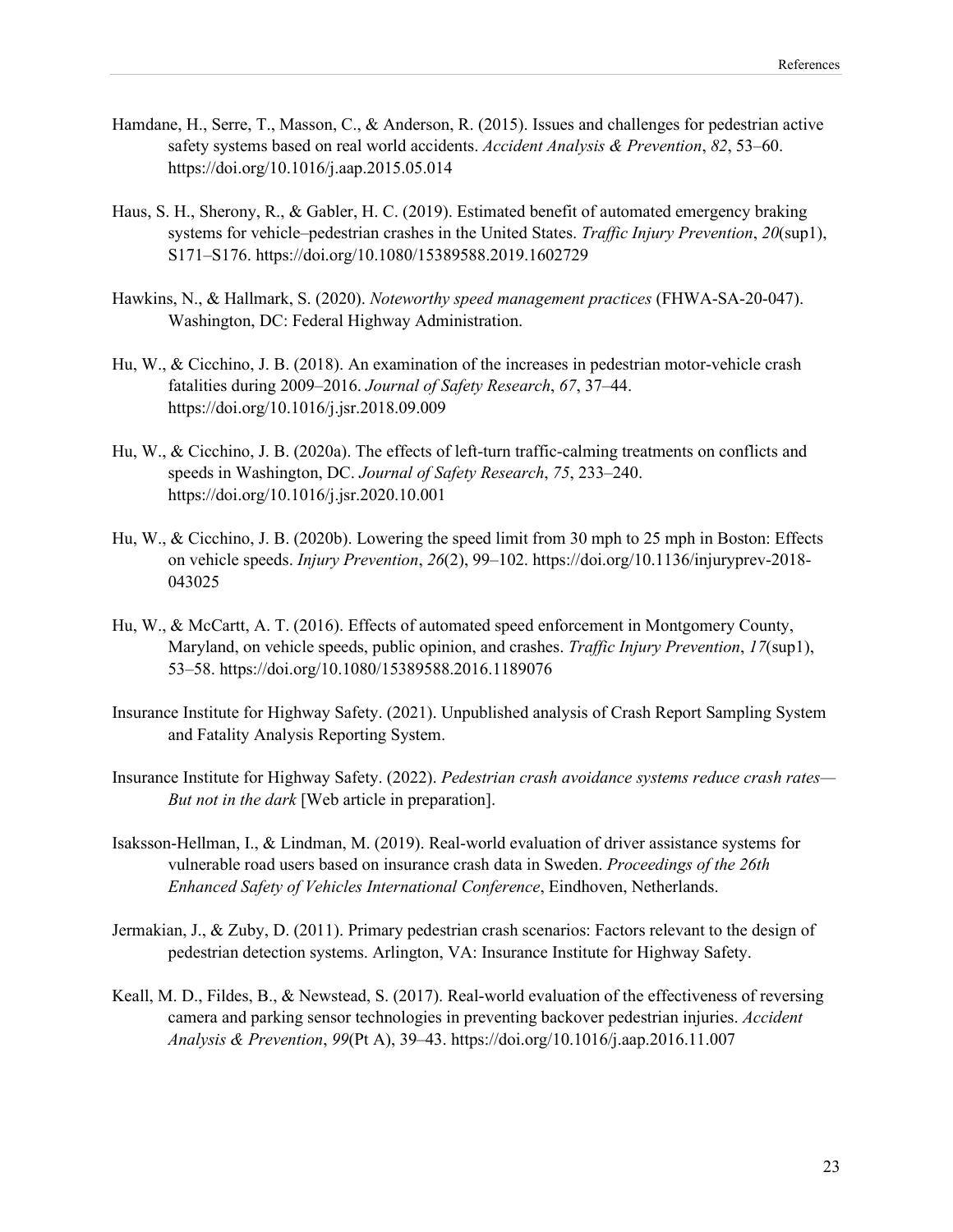- Kidd, D. G., & Reagan, I. J. (2019). Attributes of crash prevention systems that encourage drivers to leave them turned on. *Proceedings of the International Conference on Applied Human Factors and Ergonomics*, *786*, 523–533[. https://doi.org/10.1007/978-3-319-93885-1\\_47](https://doi.org/10.1007/978-3-319-93885-1_47)
- Kim, J.-K., Ulfarsson, G. F., Shankar, V. N., & Mannering, F. L. (2010). A note on modeling pedestrianinjury severity in motor-vehicle crashes with the mixed logit model. *Accident Analysis & Prevention*, *42*(6), 1751–1758.<https://doi.org/10.1016/j.aap.2010.04.016>
- Lee, J. D., & See, K. A. (2004). Trust in automation: Designing for appropriate reliance. *Human Factors*, *46*(1), 50–80. [https://doi.org/10.1518/hfes.46.1.50\\_30392](https://doi.org/10.1518/hfes.46.1.50_30392)
- Leslie, A. J., Kiefer, R. J., Meitzner, M. R., & Flannagan, C. A. (2021). Field effectiveness of General Motors advanced driver assistance and headlighting systems. *Accident Analysis & Prevention*, *159*, 106275.<https://doi.org/10.1016/j.aap.2021.106275>
- Lutkevich, P., McLean, D., & Cheung, J. (2012). *FHWA lighting handbook*. Washington, DC: Federal Highway Administration.
- Massie, D. L., Green, P. E., & Campbell, K. L. (1997). Crash involvement rates by driver gender and the role of average annual mileage. *Accident Analysis & Prevention*, *29*(5), 675–685. [https://doi.org/10.1016/S0001-4575\(97\)00037-7](https://doi.org/10.1016/S0001-4575(97)00037-7)
- McCartt, A. T., & Teoh, E. R. (2015). Tracking progress in teenage driver crash risk in the United States since the advent of graduated driver licensing programs. *Journal of Safety Research*, *53*, 1–9. <https://doi.org/10.1016/j.jsr.2015.01.001>
- Medury, A., Grembek, O., Loukaitou-Sideris, A., & Shafizadeh, K. (2019). Investigating the underreporting of pedestrian and bicycle crashes in and around university campuses—A crowdsourcing approach. *Accident Analysis & Prevention*, *130*, 99–107. <https://doi.org/10.1016/j.aap.2017.08.014>
- National Center for Statistics and Analysis. (2021). *Early estimates of motor vehicle traffic fatalities and fatality rate by sub-categories in 2020* (DOT HS 813 118). Washington, DC: National Highway Traffic Safety Administration. Retrieved from <https://crashstats.nhtsa.dot.gov/Api/Public/ViewPublication/813118>
- Parasuraman, R., & Riley, V. (1997). Humans and automation: Use, misuse, disuse, abuse. *Human Factors*, *39*(2), 230–253.<https://doi.org/10.1518/001872097778543886>
- Rea, M. S., Bullough, J. D., Fay, C. R., Brons, J. A., Derlofske, J. V., & Donnell, E. T. (2009). *Review of the safety benefits and other effects of roadway lighting* (Project No. 5–19). Washington, DC: National Cooperative Highway Research Program Transportation Research Board of The National Academies.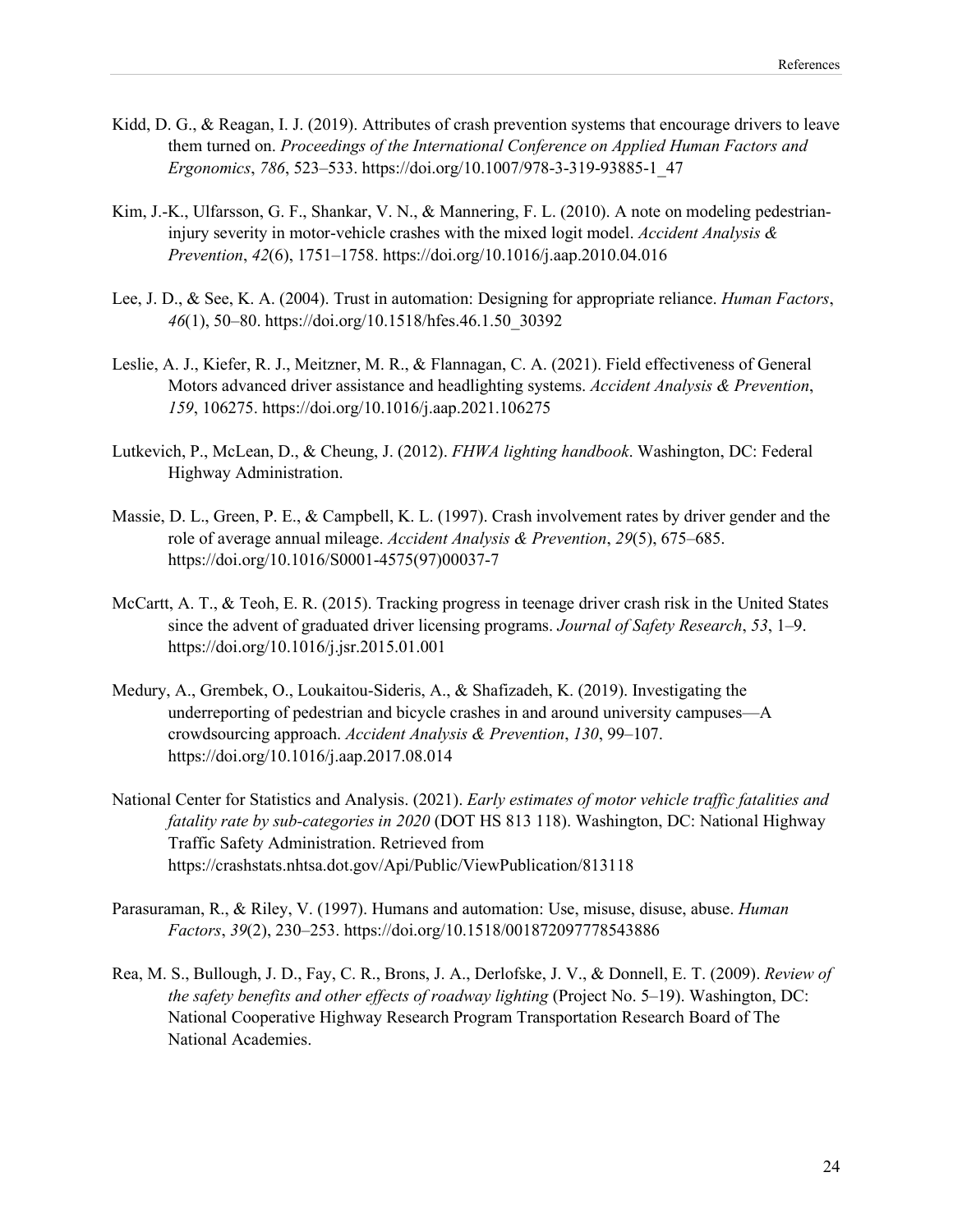- Reagan, I. J., Brumbelow, M. L., Flannagan, M. J., & Sullivan, J. M. (2017). High beam headlamp use rates: Effects of rurality, proximity of other traffic, and roadway curvature. *Traffic Injury Prevention*, *18*(7), 716–723.<https://doi.org/10.1080/15389588.2016.1228921>
- Rosén, E. (2013). Autonomous emergency braking for vulnerable road users. Proceedings of the 2013 International Research Council on Biomechanics of Injury (IRCOBI) Conference, 618–627.
- Rosén, E., Källhammer, J-E., Eriksson, D., Nentwich, M., Fredriksson, R., & Smith, K. (2010). Pedestrian injury mitigation by autonomous braking. *Accident Analysis & Prevention*, *42*(6), 1949–1957.<https://doi.org/10.1016/j.aap.2010.05.018>
- Sciortino, S., Vassar, M., Radetsky, M., & Knudson, M. M. (2005). San Francisco pedestrian injury surveillance: Mapping, under-reporting, and injury severity in police and hospital records. *Accident Analysis & Prevention*, *37*(6), 1102–1113[. https://doi.org/10.1016/j.aap.2005.06.010](https://doi.org/10.1016/j.aap.2005.06.010)
- Spicer, R., Vahabaghaie, A., Murakhovsky, D., Bahouth, G., Drayer, B., & Lawrence, S. S. (2021). Effectiveness of advanced driver assistance systems in preventing system-relevant crashes. *SAE International Journal of Advances and Current Practices in Mobility*, *3*(4), 1697–1701. <https://doi.org/10.4271/2021-01-0869>
- Spicer, R., Vahabaghaie, A., Murakhovsky, D., Lawrence, S. S., Drayer, B., & Bahouth, G. (2021). Do driver characteristics and crash conditions modify the effectiveness of automatic emergency braking? *SAE International Journal of Advances and Current Practices in Mobility*, *3*(3), 1436– 1440.<https://doi.org/10.4271/2021-01-0874>
- Sullivan, J. M., & Flannagan, M. J. (2002). The role of ambient light level in fatal crashes: Inferences from daylight saving time transitions. *Accident Analysis & Prevention*, *34*(4), 487–498. [https://doi.org/10.1016/S0001-4575\(01\)00046-X](https://doi.org/10.1016/S0001-4575(01)00046-X)
- Sullivan, J. M., & Flannagan, M. J. (2007). Determining the potential safety benefit of improved lighting in three pedestrian crash scenarios. *Accident Analysis & Prevention*, *39*(3), 638–647. [https://doi.org/https://doi.org/10.1016/j.aap.2006.10.010](https://doi.org/https:/doi.org/10.1016/j.aap.2006.10.010)
- Tefft, B. C. (2013). Impact speed and a pedestrian's risk of severe injury or death. *Accident Analysis & Prevention*, *50*, 871–878.<https://doi.org/10.1016/j.aap.2012.07.022>
- Wakeman, K., Moore, M., Zuby, D., & Hellinga, L. (2019). Effect of Subaru EyeSight on pedestrianrelated bodily injury liability claim frequencies. *Proceedings of the 26th Enhanced Safety of Vehicles International Conference,* Eindhoven, Netherlands.
- Yanagisawa, M., Swanson, E., Azeredo, P., & Najm, W. G. (2017). *Estimation of potential safety benefits for pedestrian crash avoidance/mitigation systems* (DOT HS 812 400). Washington, DC: National Highway Traffic Safety Administration.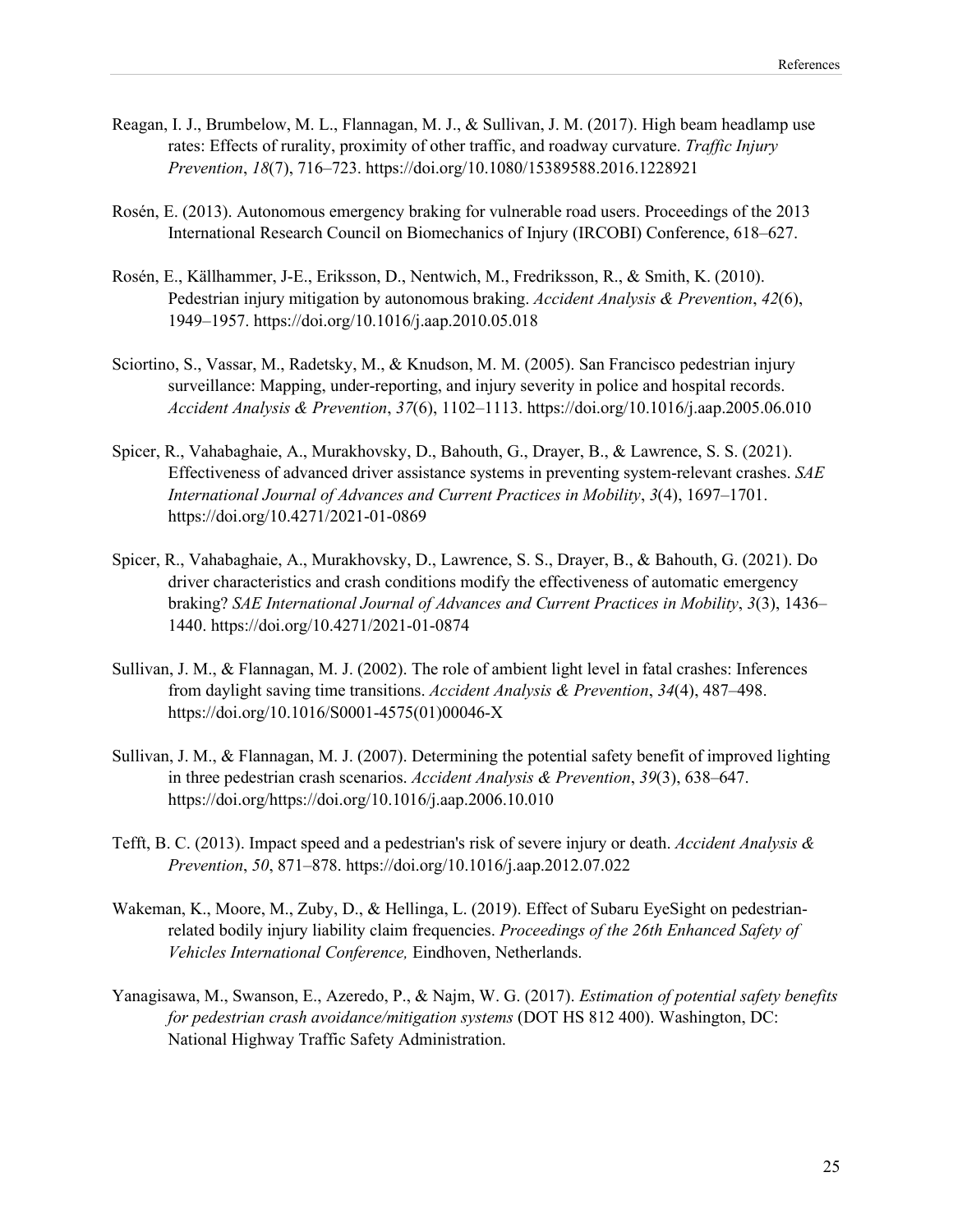## <span id="page-29-0"></span>**7. APPENDIX**

| Make         | Series               | Model years |
|--------------|----------------------|-------------|
| Acura        | <b>RDX</b>           | 2017        |
| Acura        | <b>TLX</b>           | 2017        |
| <b>Buick</b> | Enclave              | 2020        |
| Cadillac     | XT5 2WD              | 2017-2019   |
| Cadillac     | XT54WD               | 2018-2019   |
| Chevrolet    | Traverse 2WD         | 2020        |
| Chevrolet    | Traverse 4WD         | 2020        |
| <b>GMC</b>   | Acadia 2WD           | 2019        |
| <b>GMC</b>   | Acadia 4WD           | 2019        |
| Honda        | Accord 2D            | 2017        |
| Honda        | Accord 4D            | 2017        |
| Honda        | Civic 4D             | 2018        |
| Honda        | Civic 5D             | 2018        |
| Honda        | CR-V 2WD             | 2018-2019   |
| Honda        | CR-V <sub>4WD</sub>  | 2018-2019   |
| Honda        | Fit                  | 2018, 2020  |
| Honda        | Odyssey              | 2018-2020   |
| Honda        | Pilot 2WD            | 2017-2018   |
| Honda        | Pilot 4WD            | 2017-2018   |
| Honda        | Ridgeline Crew Cab   | 2019        |
| Hyundai      | Ioniq Hybrid         | 2019        |
| Hyundai      | Ioniq Plug-In Hybrid | 2019        |
| Hyundai      | Kona 2WD             | 2019-2020   |
| Hyundai      | Kona 4WD             | 2019-2020   |
| Hyundai      | Santa Fe XL 2WD      | 2019        |
| Hyundai      | Santa Fe XL 4WD      | 2019        |
| Hyundai      | Sonata               | 2019        |
| Kia          | Optima               | 2019        |
| Kia          | Sorento 2WD          | 2020        |
| Kia          | Sorento 4WD          | 2020        |
| Kia          | Soul                 | 2020        |
| Kia          | Sportage 2WD         | 2019        |
| Kia          | Sportage 4WD         | 2019        |
| Kia          | Stinger              | 2019        |
| Mazda        | 3                    | 2019        |
| Mazda        | <b>CX-3 2WD</b>      | 2018        |
| Mazda        | $CX-3$ $4WD$         | 2018        |

**Table A1.** Study vehicle series and model years